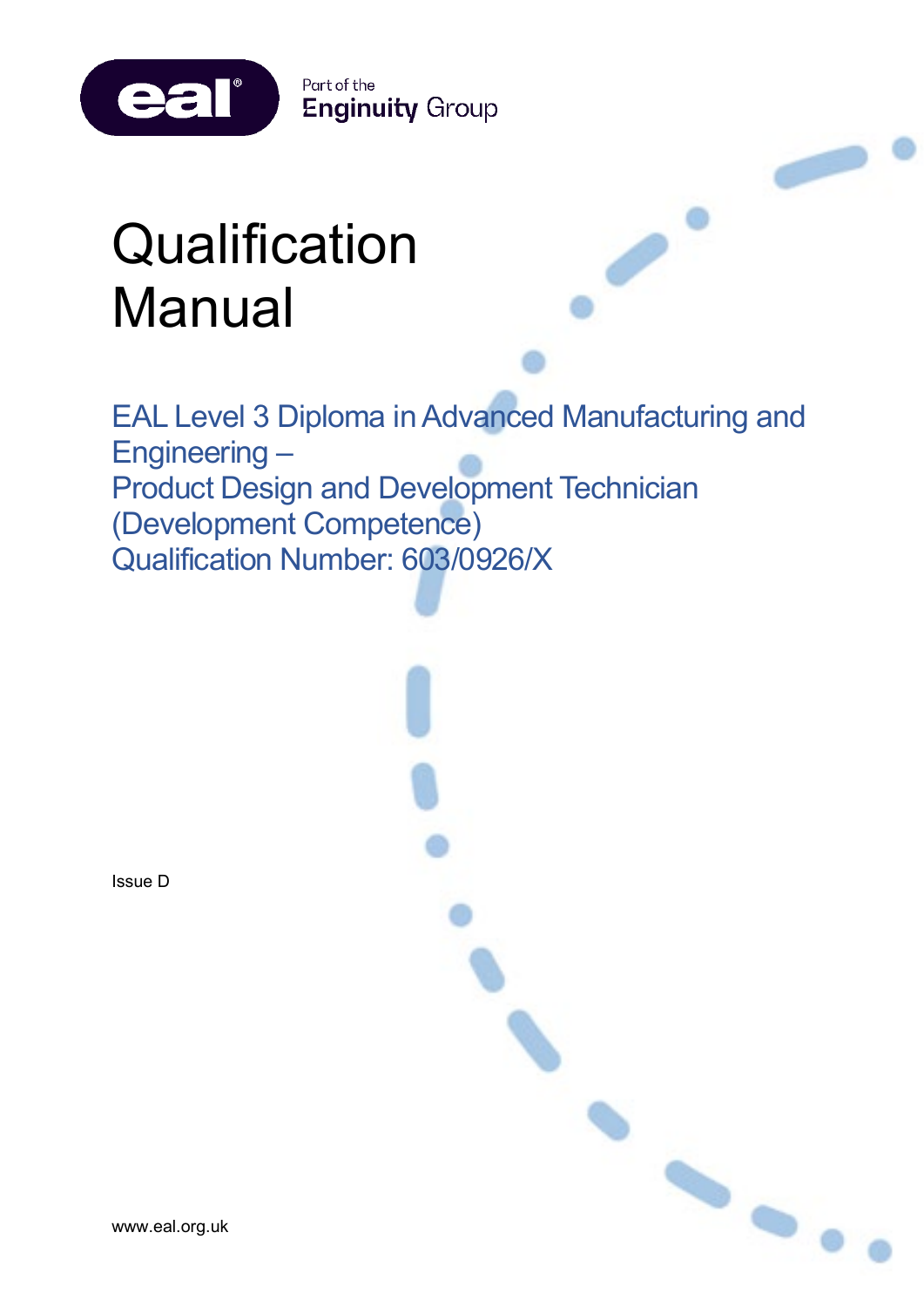

# **Table of Contents**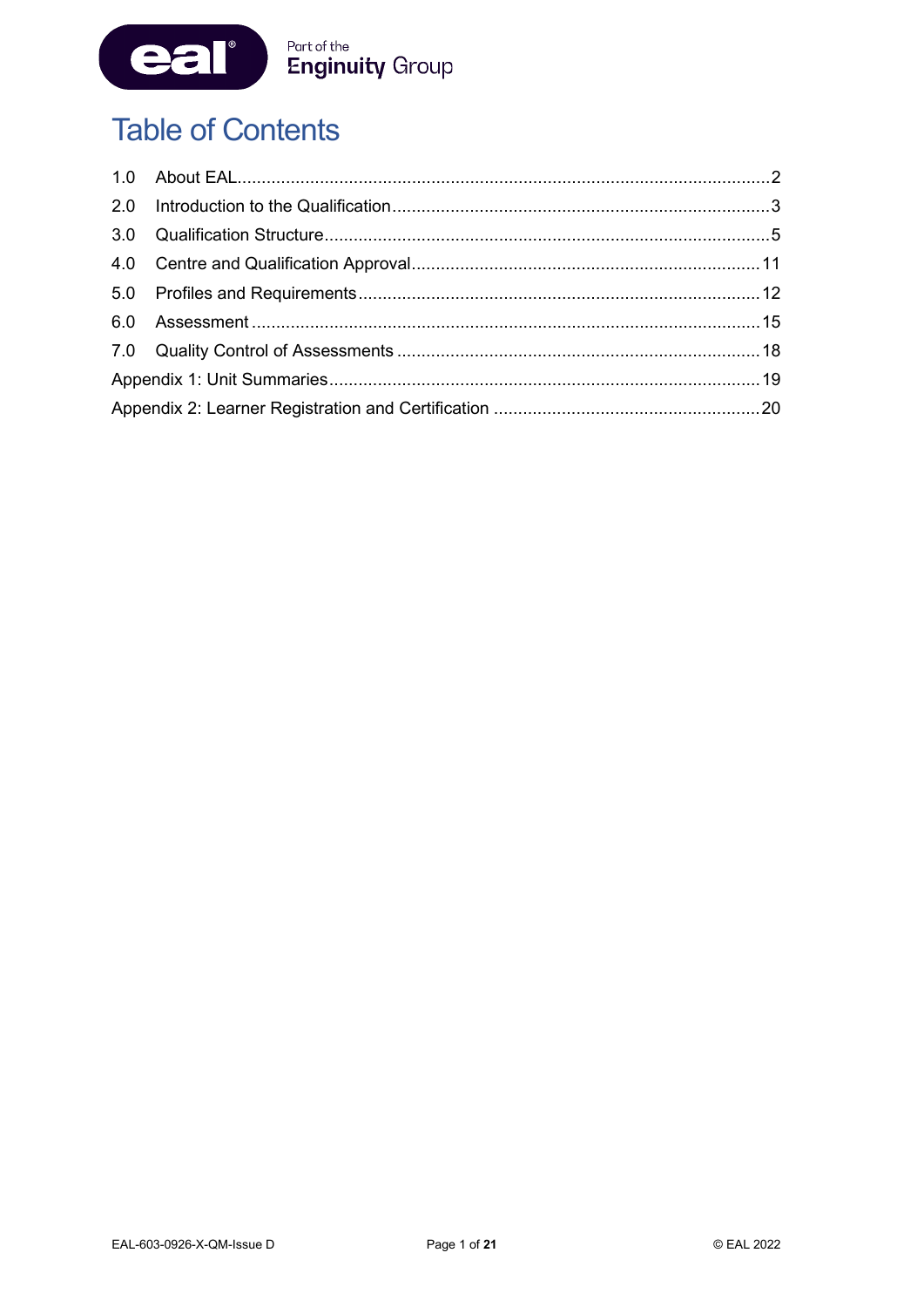

# <span id="page-2-0"></span>1.0 About EAL

For over fifty years, EAL has been the specialist awarding organisation for engineering, manufacturing, building services and related sectors. Developed to the highest technical standards, our qualifications reflect ever-changing industry and regulatory needs. We support the providers of our qualifications with an unparalleled level of service to ensure that learners are well prepared to take the next step in their journeys, whether study, an apprenticeship or work.

Through industry partnerships with EAL centres and training providers, decades of experience supporting our core sectors, and our role as part of the Enginuity Group, we have built unrivalled knowledge and understanding of employer skills needs. As a result, EAL's skills solutions, including apprenticeship End-Point Assessment, External Quality Assurance and qualifications are respected and chosen by employers to deliver real lifelong career benefits for all our learners. That's why in the last ten years, 1.2 million people across the UK have taken EAL qualifications.

# 1.1 Equal Opportunities and Diversity

EAL expects its centres to enable learners to have equal access to training and assessment for qualifications in line with equalities legislation. Further details can be located in the EAL Equal Opportunities and Diversity Policy: <http://www.eal.org.uk/centre-support/centre-support/policies-and-important-documents>

### 1.2 Customer Experience and Feedback

Customer Experience is a fundamental part of EAL's commitment to you. EAL aims to ensure that all customers receive a high-quality efficient service. We are always interested in feedback and if you have any comments or feedback on our qualifications, products or services, please contact the Customer Experience team:

EAL Customer Experience Tel: +44 (0)1923 652 400 Email: [Customer.Experience@eal.org.uk](mailto:EAL%20Customer%20Experience%20%3cCustomer.Experience@eal.org.uk%3e)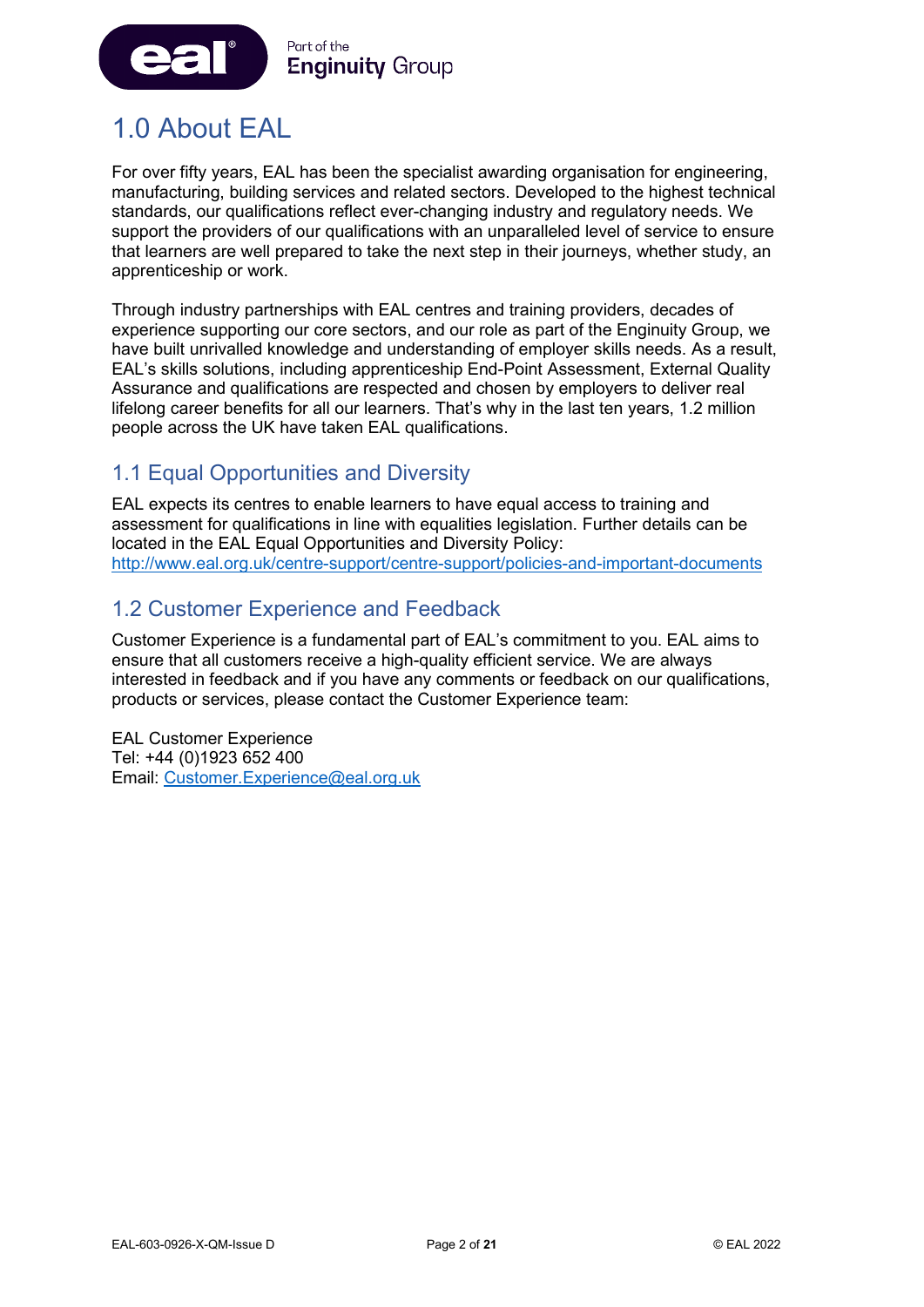

# <span id="page-3-0"></span>2.0 Introduction to the Qualification

# 2.1 Qualification Support Materials

The following assessment support materials are available for this qualification:

• Units of competence

This qualification is made up of a number of units of competence, which EAL has derived from the Employer Units of Competence (EUC) which set out the collective performance and skills requirements and underpinning knowledge requirements. These documents allow both the apprentices and the assessor to record the progress through the qualification. The units contain the performance to be assessed, the knowledge to be assessed and the evidence required from the apprentices to demonstrate their skills.

#### **All units in this qualification contain the following information:**

- Apprenticeship sector and unit title
- Unit summary
- Performance and skills to be assessed and evidenced
- Underpinning knowledge to be assessed and evidenced.

### 2.2 Learner's Portfolio Building and Referencing

For guidance to assessment and exemplars on completing documentation including assessment planning documentation refer to EAL centre guidance. For further information please contact:

EAL Customer Experience Tel: +44 (0)1923 652 400 Email: [Customer.Experience@eal.org.uk](mailto:EAL%20Customer%20Experience%20%3cCustomer.Experience@eal.org.uk%3e)

### 2.3 Achievement of the Qualification

The qualification is achieved when all the necessary units have been completed. The centre will then be able to apply for the learner's certificate of achievement. The learners will also receive a certificate of unit credit, listing all the units they have achieved.

This manual must be used in conjunction with the delivery and assessment of any individual units to ensure that assessment requirements and methodologies are consistently applied.

EAL Level 3 Diploma in Advanced Manufacturing and Engineering – Product Design and Development Technician (Development Competence)

Apprenticeships covered by this qualification manual are:

• (ST0457) Engineering Technician - Level 3

The apprenticeship standard and the assessment plan for this apprenticeship can be found here: <https://www.instituteforapprenticeships.org/apprenticeship-standards/?>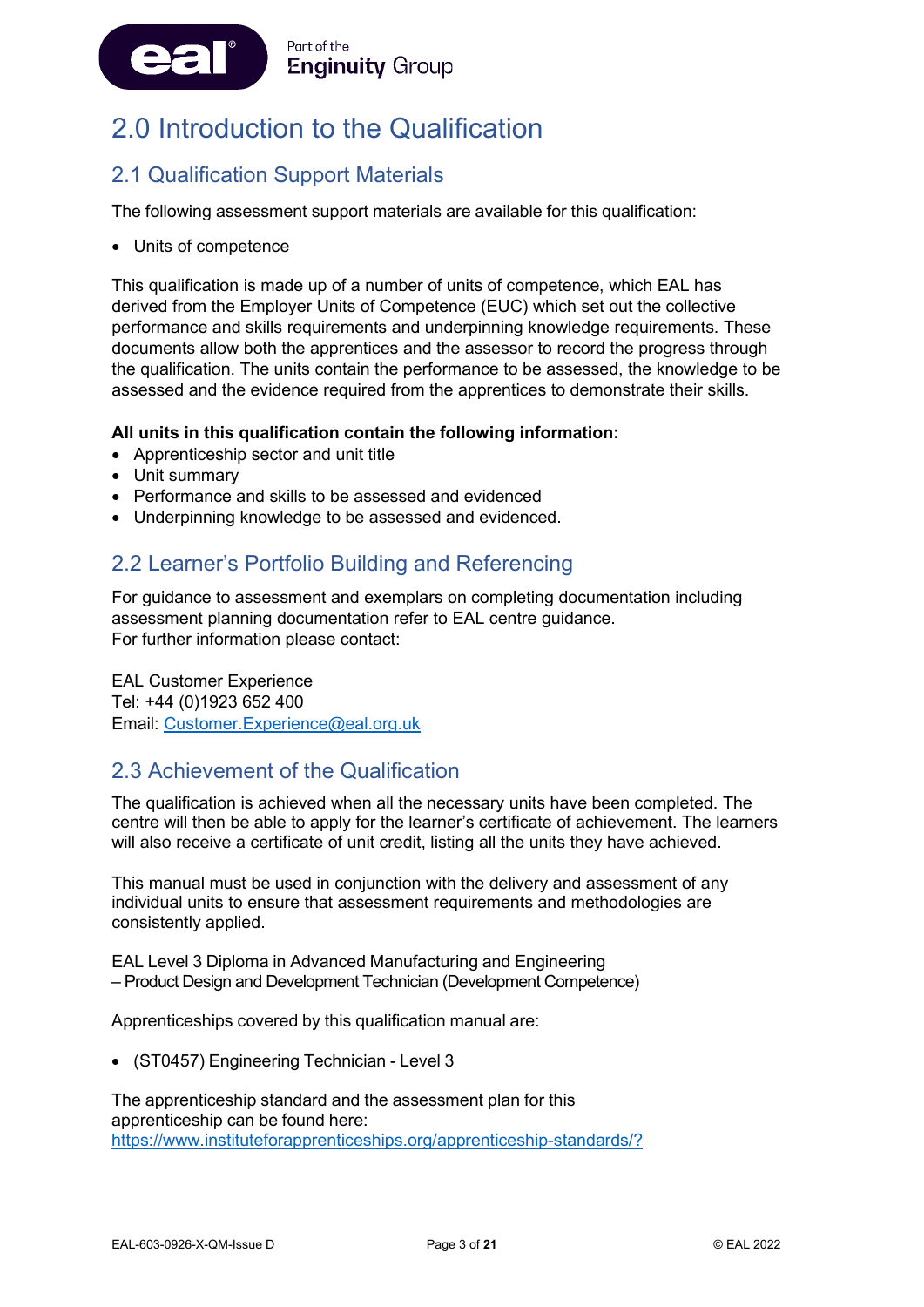

There are various other qualifications which this qualification could relate to. Details on these can beobtained from the EAL website or alternatively contact:

EAL Customer Experience Tel: +44(0)1923 652 400 Email: [Customer.Experience@eal.org.uk](mailto:Customer.Experience@eal.org.uk)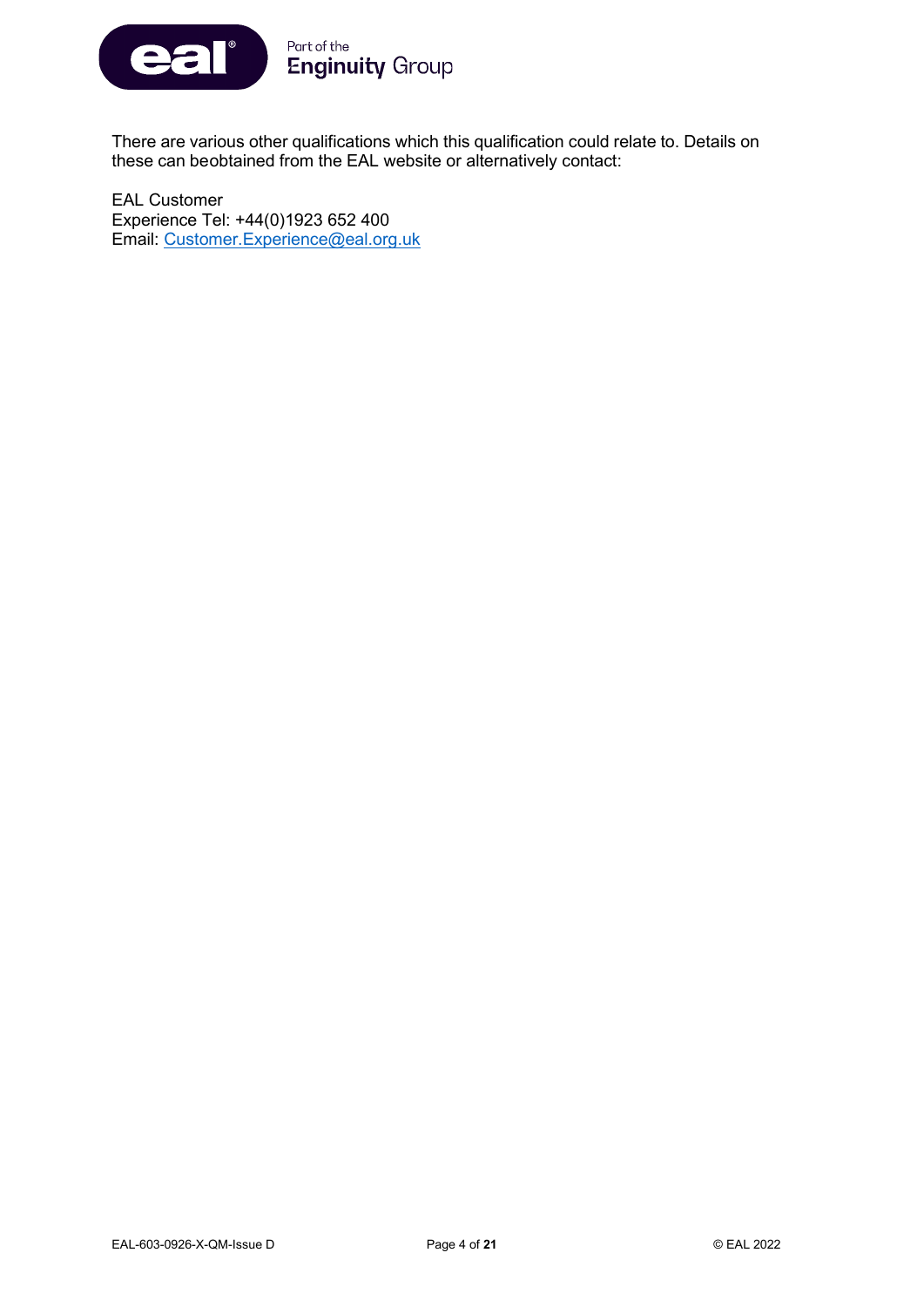

# <span id="page-5-0"></span>3.0 Qualification Structure

# 3.1 Rule of Combination

This qualification has **1500** Guided Learning Hours (GLH) and has a Total Qualification Time (TQT) of **1620** hours, the notional time required by the learner to complete the qualification.

The learner must complete the required number of mandatory units of competence, followed by the required number of optional units of competence.

#### Mandatory Units:

The learner must complete all **three** units:

| <b>EAL Code</b>  | <b>Unit Title</b>                                                                | <b>GLH</b> | <b>Ofqual Code</b> |
|------------------|----------------------------------------------------------------------------------|------------|--------------------|
| AUEC3-001        | Complying with statutory regulations and<br>organisational safety requirements   | 13         | Y/615/3996         |
| <b>AUEC3-002</b> | Using and interpreting engineering data and<br>documentation                     | 13         | D/615/3997         |
| <b>AUEC3-003</b> | Working efficiently and effectively in advanced<br>manufacturing and engineering | 42         | K/615/3999         |

#### Optional Units:

The learner must complete a minimum of **four** unit from the following:

| <b>EAL Code</b>  | <b>Unit Title</b>                                                                        | <b>GLH</b> | <b>Ofqual Code</b> |
|------------------|------------------------------------------------------------------------------------------|------------|--------------------|
| AUEC3-014        | Carrying out condition monitoring of plant and<br>equipment                              | 371        | R/615/4001         |
| AUEC3-020        | Producing off-line programs for programmable<br>logic controller equipment               | 819        | D/615/4003         |
| AUEC3-021        | Producing operating programs for industrial<br>robots                                    | 819        | H/615/4004         |
| <b>AUEC3-023</b> | Producing mechanical engineering drawings<br>using computer aided techniques             | 1477       | K/615/4005         |
| <b>AUEC3-024</b> | Producing engineering drawings/models using<br>3D computer aided techniques              | 1477       | M/615/4006         |
| <b>AUEC3-025</b> | Producing electrical engineering drawings<br>using computer aided techniques             | 1477       | T/615/4007         |
| AUEC3-026        | Producing electronic engineering drawings<br>using computer aided techniques             | 1477       | A/615/4008         |
| <b>AUEC3-027</b> | Producing fabrication/structural engineering<br>drawings using computer aided techniques | 1477       | F/615/4009         |
| <b>AUEC3-028</b> | Producing fluid power engineering drawings<br>using computer aided techniques            | 1477       | T/615/4010         |
| <b>AUEC3-029</b> | Producing engineering systems/services<br>drawings using computer aided techniques       | 1477       | A/615/4011         |
| <b>AUEC3-030</b> | Inspecting mechanical products                                                           | 1400       | L/615/4014         |
| <b>AUEC3-031</b> | Inspecting components using co-ordinate<br>measuring machines (CMM)                      | 1379       | D/615/4017         |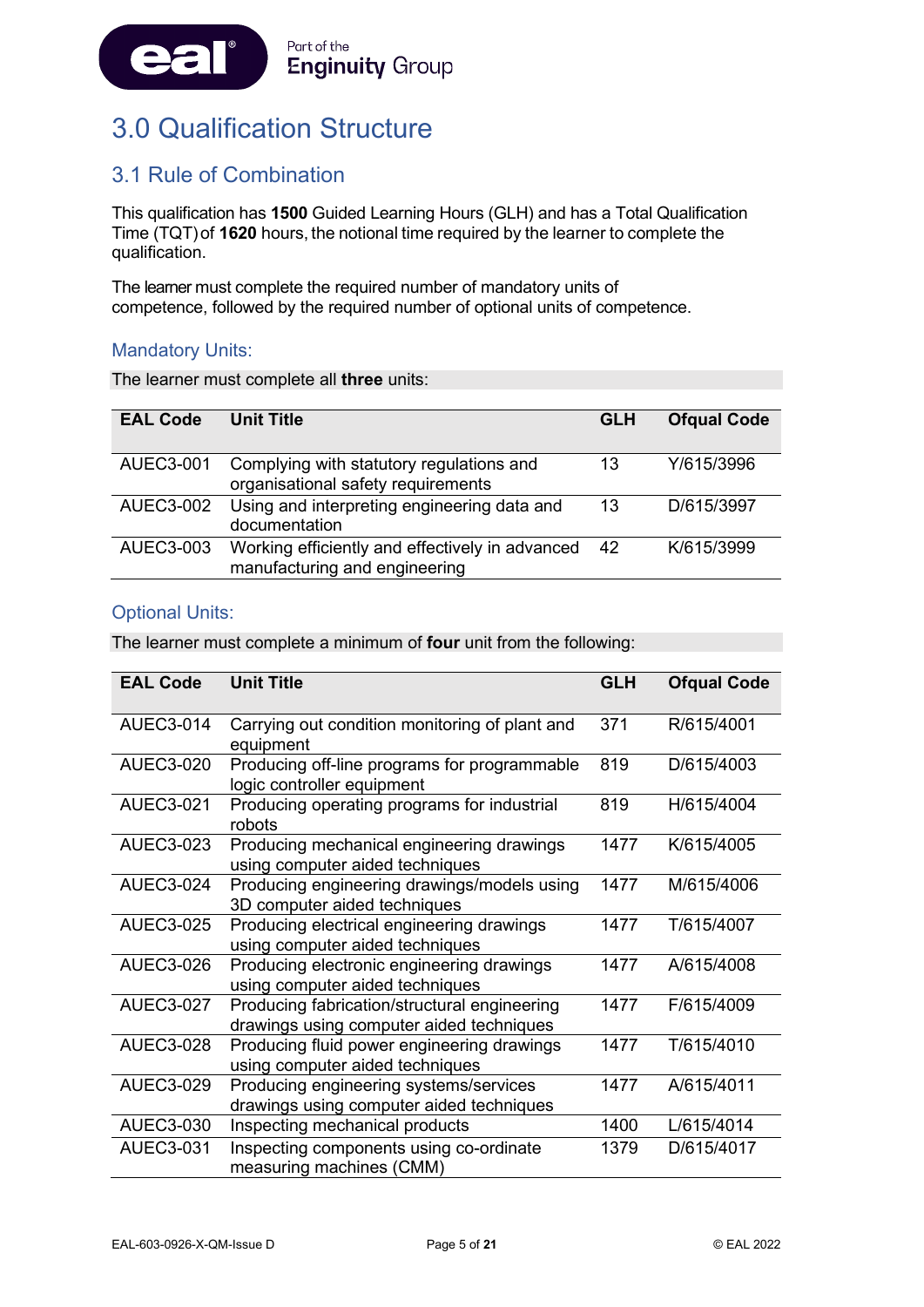

| <b>AUEC3-032</b> | Inspecting fabricated components and<br>structures                            | 1400 | K/615/4022 |
|------------------|-------------------------------------------------------------------------------|------|------------|
| AUEC3-033        | Carrying out visual inspection of welded<br>fabrications                      | 1400 | K/615/4019 |
| <b>AUEC3-034</b> | Inspecting and testing electrical products                                    | 1400 | M/615/4023 |
| <b>AUEC3-035</b> | Inspecting and testing electronic products                                    | 1400 | T/615/4024 |
| AUEC3-036        | Checking and calibrating mechanical<br>inspection equipment                   | 1372 | A/615/4025 |
| <b>AUEC3-037</b> | Checking and calibrating electrical and<br>electronic test equipment          | 1372 | F/615/4026 |
| <b>AUEC3-038</b> | Checking and calibrating process control<br>instrumentation                   | 1372 | J/615/4027 |
| <b>AUEC3-039</b> | Preparing mechanical testing equipment                                        | 679  | L/615/4028 |
| <b>AUEC3-040</b> | Carrying out mechanical testing                                               | 679  | R/615/4029 |
| <b>AUEC3-041</b> | Analyse and interpret the results of<br>mechanical tests                      | 679  | J/615/4030 |
| <b>AUEC3-042</b> | Providing operational support for computer<br>control programs                | 518  | R/615/4032 |
| <b>AUEC3-043</b> | Loading and proving computer control<br>programs                              | 217  | Y/615/4033 |
| <b>AUEC3-044</b> | Producing operating programs for co-ordinate<br>measuring machines (CMM)      | 819  | D/615/4034 |
| <b>AUEC3-045</b> | Producing off-line programs for CNC laser<br>profiling machines               | 819  | K/615/4036 |
| <b>AUEC3-046</b> | Producing off-line programs for CNC<br>fabrication machines                   | 819  | T/615/4038 |
| <b>AUEC3-047</b> | Producing off-line programs for CNC turning<br>machines                       | 819  | A/615/4039 |
| <b>AUEC3-048</b> | Producing off-line programs for CNC milling<br>machines                       | 819  | M/615/4040 |
| <b>AUEC3-049</b> | Producing off-line programs for CNC grinding<br>machines                      | 819  | T/615/4041 |
| <b>AUEC3-050</b> | Producing off-line programs for CNC gear<br>cutting machines                  | 819  | A/615/4042 |
| AUEC3-051        | Producing off-line programs for CNC<br>electro-discharge machining            | 819  | F/615/4043 |
| <b>AUEC3-052</b> | Producing off-line programs for CNC boring<br>machines                        | 819  | L/615/4045 |
| AUEC3-053        | Producing off-line programs for CNC<br>machining centres                      | 819  | R/615/4046 |
| <b>AUEC3-054</b> | Resolving engineering or manufacturing<br>support problems                    | 378  | Y/615/4047 |
| <b>AUEC3-055</b> | Planning engineering activities                                               | 378  | M/615/4054 |
| <b>AUEC3-056</b> | Implementing engineering activities                                           | 378  | A/615/4056 |
| <b>AUEC3-057</b> | Monitoring engineering activities                                             | 378  | Y/615/4064 |
| <b>AUEC3-058</b> | Producing technical information for<br>engineering activities                 | 378  | D/615/4065 |
| <b>AUEC3-059</b> | Obtaining resources for engineering activities                                | 378  | H/615/4066 |
| <b>AUEC3-060</b> | Obtaining and controlling materials for<br>engineering activities             | 378  | K/615/4067 |
| <b>AUEC3-061</b> | Providing technical sales and marketing<br>support for engineering activities | 378  | M/615/4068 |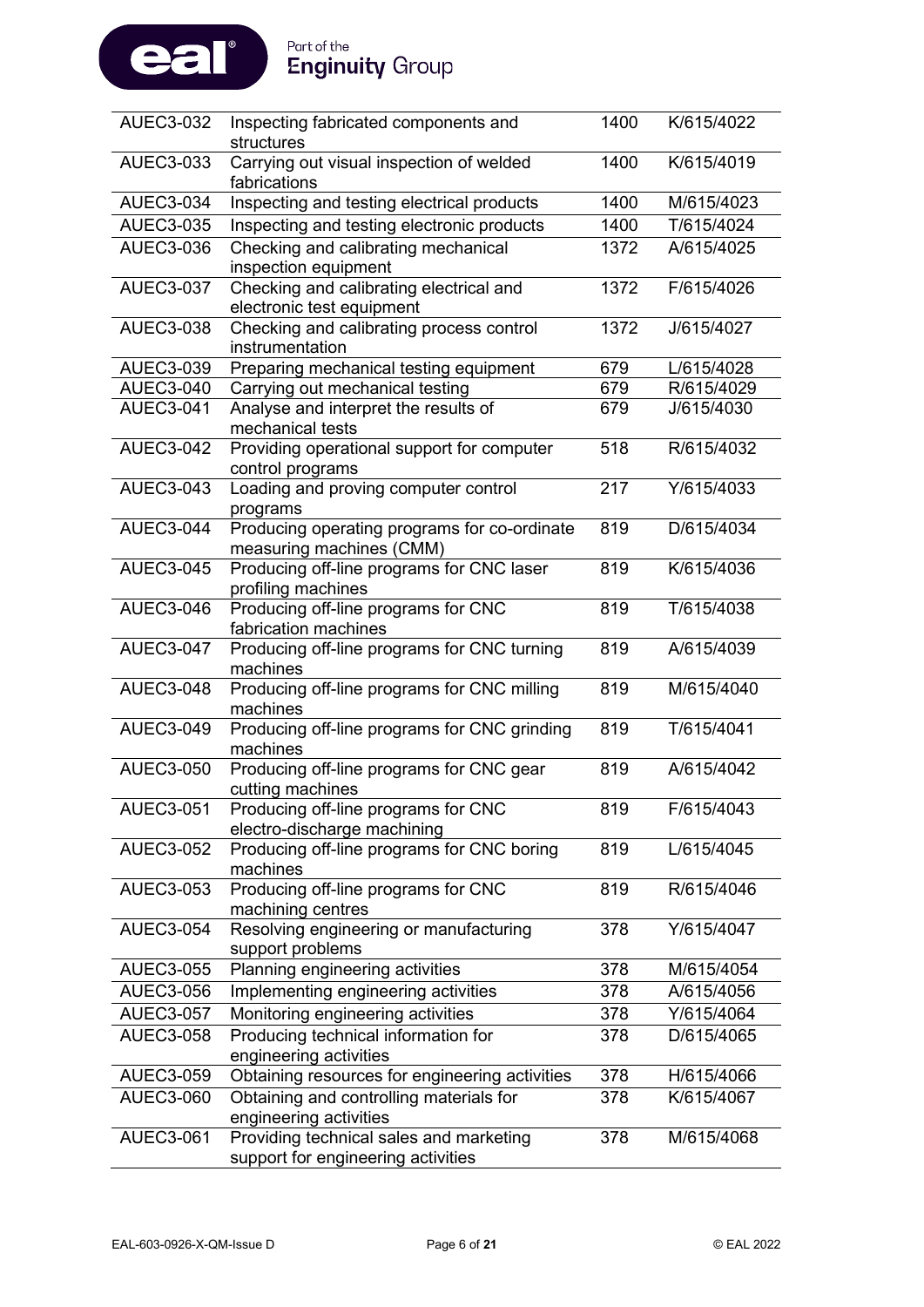

| <b>AUEC3-062</b> | Implementing quality control systems and                                                                   | 378 | T/615/4069 |
|------------------|------------------------------------------------------------------------------------------------------------|-----|------------|
|                  | procedures in an engineering environment                                                                   |     |            |
| <b>AUEC3-063</b> | Scheduling engineering activities                                                                          | 378 | K/615/4070 |
| <b>AUEC3-064</b> | Determining engineering requirements for the<br>Supply of products or services                             | 378 | M/615/4071 |
| <b>AUEC3-065</b> | Carrying out fault diagnosis on engineering<br>plant and equipment                                         | 476 | T/615/4072 |
| <b>AUEC3-066</b> | Supporting logistics operations in an<br>engineering manufacturing environment                             | 378 | Y/615/4078 |
| <b>AUEC3-067</b> | Providing technical advice and guidance on<br>engineering activities                                       | 378 | F/615/4091 |
| <b>AUEC3-068</b> | Carrying out project management of<br>engineering activities                                               | 378 | T/615/4119 |
| <b>AUEC3-069</b> | Developing and maintaining effective<br>customer relationships                                             | 182 | F/615/4124 |
| <b>AUEC3-070</b> | Handing over and exchanging responsibility<br>for control of engineering activities                        | 182 | D/615/4129 |
| <b>AUEC3-071</b> | Carrying out health and safety risk<br>assessments on engineering activities                               | 378 | Y/615/4145 |
| <b>AUEC3-072</b> | Producing contractual arrangements to supply<br>or procure goods or services for engineering<br>activities | 378 | J/615/4173 |
| <b>AUEC3-073</b> | Using and maintaining business procedures<br>and protocols in an engineering environment                   | 378 | Y/615/4176 |
| <b>AUEC3-074</b> | Applying workplace organisation techniques                                                                 | 126 | H/615/4181 |
| <b>AUEC3-075</b> | Applying continuous improvement techniques<br>(Kaizen)                                                     | 161 | A/615/4185 |
| <b>AUEC3-076</b> | Developing visual management systems                                                                       | 119 | R/615/4189 |
| <b>AUEC3-077</b> | Creating flexible production and manpower<br>systems                                                       | 98  | K/615/4196 |
| <b>AUEC3-078</b> | Carrying out problem solving activities                                                                    | 107 | H/615/4200 |
| <b>AUEC3-079</b> | Analysing and selecting parts for Improvement                                                              | 168 | M/615/4202 |
| <b>AUEC3-080</b> | Applying lead time analysis                                                                                | 119 | L/615/4207 |
| <b>AUEC3-081</b> | Carrying out value stream mapping (VSM)                                                                    | 154 | R/615/4208 |
| <b>AUEC3-082</b> | Applying set-up reduction techniques                                                                       | 168 | L/615/4210 |
| <b>AUEC3-083</b> | Applying total productive maintenance (TPM)                                                                | 133 | R/615/4211 |
| <b>AUEC3-084</b> | Applying flow process analysis                                                                             | 168 | Y/615/4212 |
| <b>AUEC3-085</b> | Applying policy deployment (Hoshin Kanri,<br>quality operating systems, business plan<br>deployment)       | 119 | K/615/4215 |
| <b>AUEC3-086</b> | Applying Value Management (Value<br><b>Engineering and Value Analysis)</b>                                 | 133 | A/615/4218 |
| <b>AUEC3-087</b> | <b>Creating standard Operating Procedures</b>                                                              | 105 | K/615/4229 |
| <b>AUEC3-088</b> | Applying six sigma methodology to a project                                                                | 168 | D/615/4230 |
| <b>AUEC3-089</b> | Carrying out six sigma process mapping                                                                     | 168 | H/615/4231 |
| <b>AUEC3-090</b> | Applying basic statistical analysis                                                                        | 126 | K/615/4232 |
| <b>AUEC3-091</b> | Applying failure modes and effects analysis<br>(FMEA)                                                      | 119 | M/615/4233 |
| <b>AUEC3-092</b> | Applying mistake/error proofing (poka yoke)                                                                | 119 | K/615/4294 |
| <b>AUEC3-093</b> | Carrying out statistical process control (SPC)<br>procedures                                               | 105 | D/615/4308 |
| <b>AUEC3-094</b> | Applying six sigma metrics to a project                                                                    | 119 | F/615/4317 |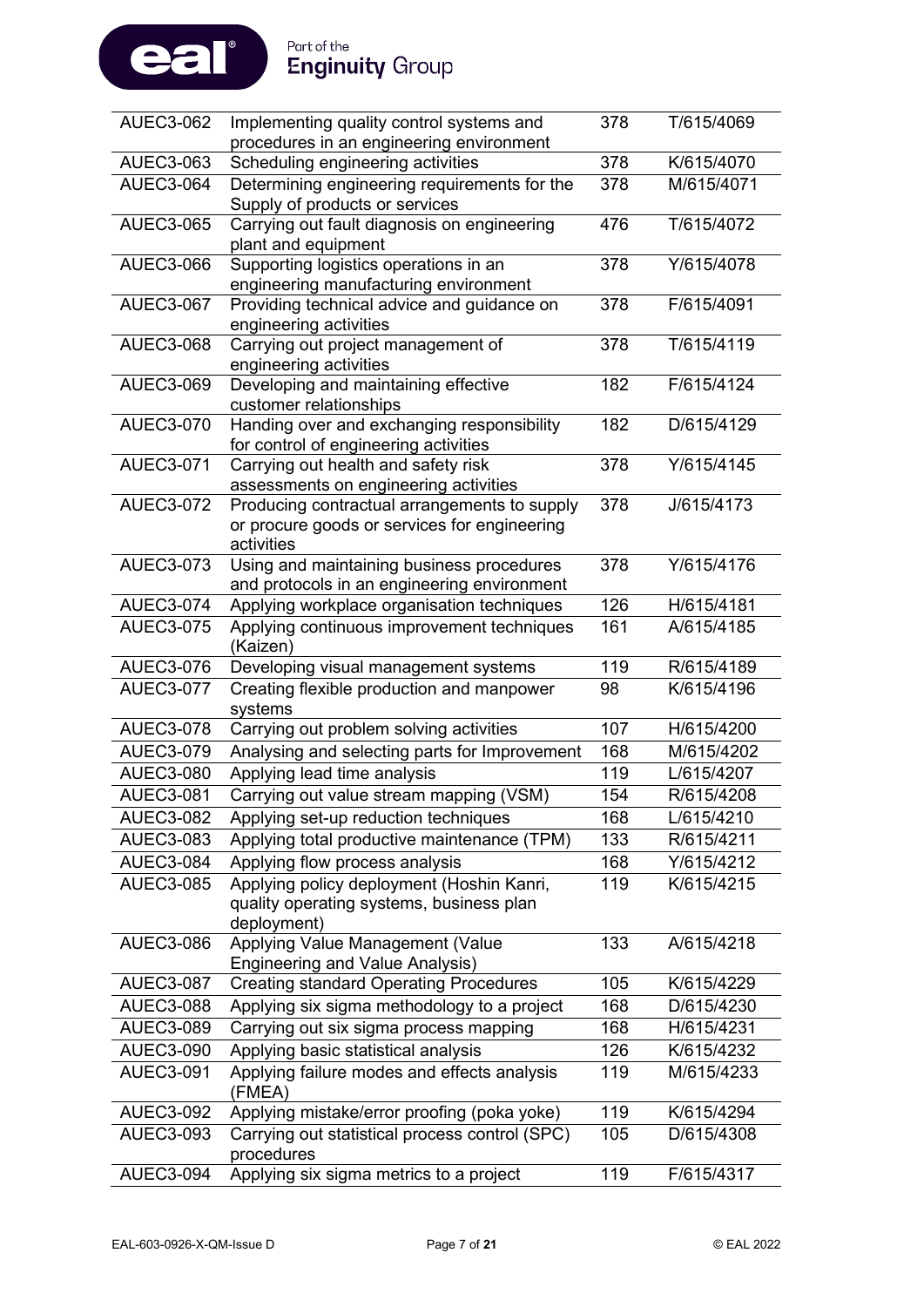

| <b>AUEC3-095</b> | Producing a characteristic selection matrix                                                    |     | J/615/4318 |
|------------------|------------------------------------------------------------------------------------------------|-----|------------|
| <b>AUEC3-096</b> | Carrying out measurement systems analysis<br>(MSA)                                             |     | L/615/4319 |
| <b>AUEC3-097</b> | Carrying out capability studies                                                                | 168 | F/615/4320 |
| <b>AUEC3-098</b> | Producing multi-variance charts                                                                | 119 | J/615/4321 |
| <b>AUEC3-099</b> | Applying hypothesis testing                                                                    | 119 | R/615/4323 |
| <b>AUEC3-100</b> | Assembling sub-assembly units to vehicles                                                      | 525 | Y/615/4324 |
| <b>AUEC3-101</b> | Assembling power plant units                                                                   | 525 | M/615/4331 |
| <b>AUEC3-102</b> | Assembling the front suspension<br>sub-assembly                                                | 525 | F/615/4334 |
| <b>AUEC3-103</b> | Assembling braking systems to vehicles                                                         | 525 | J/615/4335 |
| <b>AUEC3-104</b> | Assembling vehicle body sub-assemblies                                                         | 581 | R/615/4337 |
| <b>AUEC3-105</b> | Assembling body sub-assemblies to produce a<br>vehicle                                         | 679 | Y/615/4338 |
| <b>AUEC3-106</b> | Preparing Vehicle Body Surfaces for Finishing                                                  | 581 | D/615/4339 |
| <b>AUEC3-107</b> | Spraying vehicle body surfaces                                                                 | 777 | F/615/4351 |
| <b>AUEC3-108</b> | Flattening and polishing vehicle bodies                                                        | 581 | T/615/4055 |
| <b>AUEC3-109</b> | Assembling and fitting wiring looms to vehicles                                                | 525 | H/615/4312 |
| <b>AUEC3-110</b> | Assembling electrical and electronic<br>equipment to vehicles                                  | 581 | H/615/4309 |
| <b>AUEC3-111</b> | Diagnosing and rectifying faults in vehicle<br>electrical and electronic systems               | 560 | L/615/4305 |
| <b>AUEC3-112</b> | Trimming of body components for vehicles                                                       | 329 | A/615/4302 |
| <b>AUEC3-113</b> | Machining and hand sewing of vehicle trim<br>components                                        | 427 | D/615/4289 |
| <b>AUEC3-114</b> | Assembling trim components to vehicles                                                         | 280 | F/615/4284 |
| <b>AUEC3-115</b> | Making vehicle trim prototypes and patterns                                                    | 476 | T/615/4279 |
| <b>AUEC3-116</b> | Manufacturing vehicle composite mouldings<br>using pre-preg laminating techniques              | 840 | L/615/4272 |
| <b>AUEC3-117</b> | Assembling composite vehicle components                                                        | 840 | J/615/4268 |
| <b>AUEC3-118</b> | Bonding vehicle composite components                                                           | 280 | H/615/4262 |
| <b>AUEC3-119</b> | Trimming vehicle composite mouldings using<br>hand tools                                       | 434 | D/615/4261 |
| <b>AUEC3-120</b> | Repairing defects in vehicle composite<br>mouldings                                            | 749 | D/615/4258 |
| <b>AUEC3-121</b> | Applying finishes to vehicle composite<br>mouldings                                            | 434 | Y/615/4257 |
| <b>AUEC3-122</b> | Marking out components for experimental<br>vehicle engineering                                 | 189 | R/615/4256 |
| <b>AUEC3-123</b> | Using hand fitting techniques to produce<br>components for experimental vehicle<br>engineering | 525 | L/615/4255 |
| <b>AUEC3-124</b> | Assembling and disassembling mechanical<br>equipment on experimental vehicles                  | 679 | J/615/4254 |
| <b>AUEC3-125</b> | Assembling and disassembling electrical and<br>electronic equipment on experimental vehicles   | 679 | F/615/4253 |
| <b>AUEC3-126</b> | Fabricating structural components for<br>experimental vehicle engineering                      | 581 | A/615/4252 |
| <b>AUEC3-127</b> | Machining components for experimental<br>vehicle engineering                                   | 679 | T/615/4251 |
| <b>AUEC3-128</b> | Cutting and shaping sheet metal for<br>experimental vehicle engineering                        | 581 | M/615/4250 |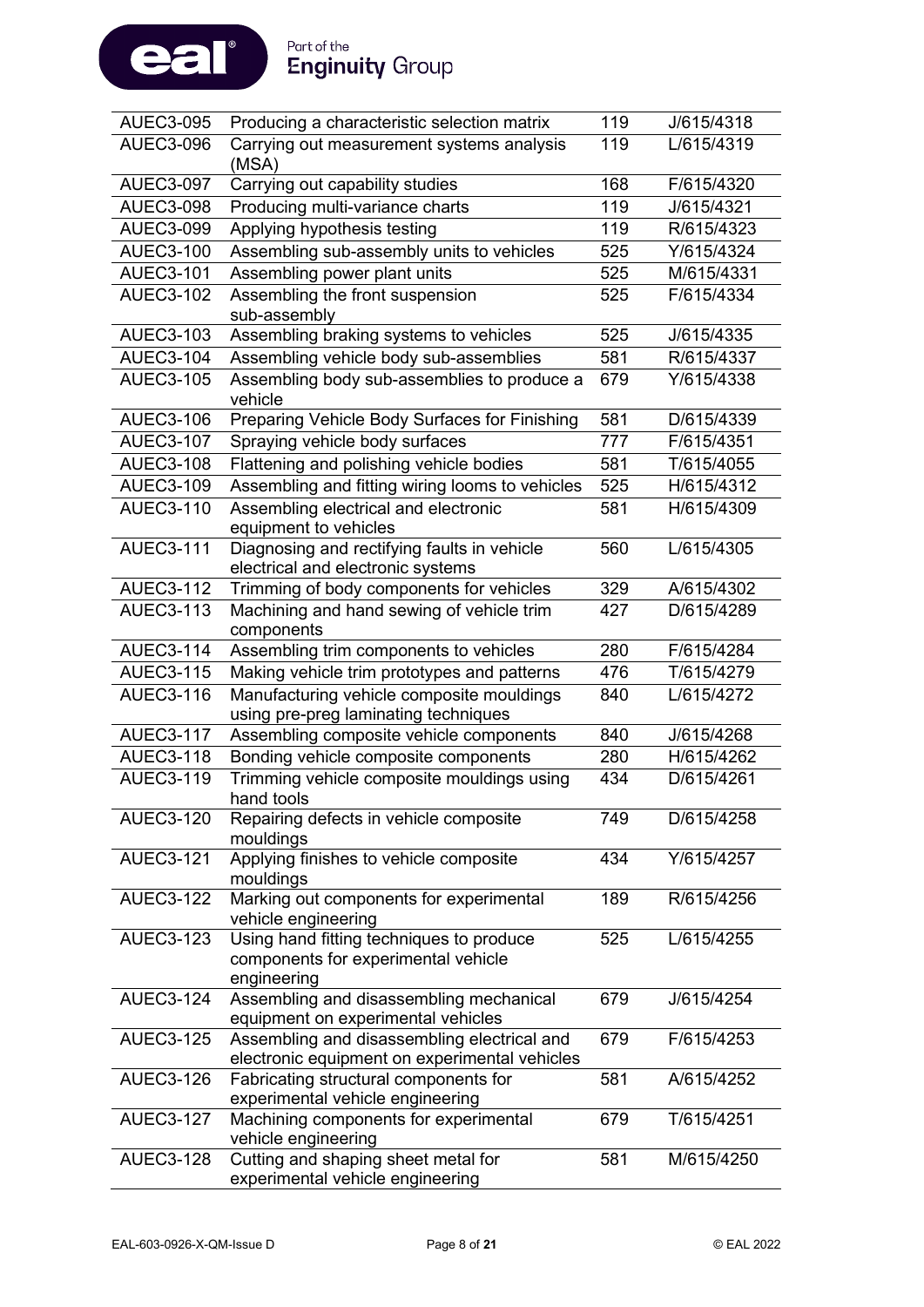

| <b>AUEC3-129</b> | Assembling structures for experimental vehicle<br>engineering using a manual/ Semi - automatic<br>welding process | 581  | A/615/4249 |
|------------------|-------------------------------------------------------------------------------------------------------------------|------|------------|
| <b>AUEC3-130</b> | Assembling components for experimental<br>vehicle engineering by resistance<br>spot welding                       | 560  | T/615/4248 |
| <b>AUEC3-131</b> | Carrying out fault diagnosis on experimental<br>vehicles                                                          | 511  | F/615/4172 |
| <b>AUEC3-132</b> | Conducting and monitoring static tests on<br>vehicles                                                             | 581  | T/615/4170 |
| <b>AUEC3-133</b> | Conducting and monitoring road tests on<br>vehicles                                                               | 581  | F/615/4169 |
| <b>AUEC3-134</b> | Removal and fitting fuel systems to prototype<br>engines for test                                                 | 630  | A/615/4168 |
| <b>AUEC3-135</b> | Installing electrical/electronic<br>engine/transmission control units to prototype<br>vehicles                    | 679  | T/615/4167 |
| <b>AUEC3-136</b> | Setting up and testing prototype vehicle<br>electrical/electronic engine/ transmission<br>control units           | 581  | M/615/4166 |
| <b>AUEC3-137</b> | Setting up and testing prototype vehicle data<br>acquisition systems                                              | 581  | J/615/4142 |
| <b>AUEC3-138</b> | Stripping and rebuilding prototype engines for<br>test                                                            | 728  | J/615/4139 |
| <b>AUEC3-139</b> | Building prototype engines for test                                                                               | 679  | A/615/4137 |
| <b>AUEC3-140</b> | Testing prototype engines (fixed<br>dynamometer)                                                                  | 581  | M/615/4135 |
| <b>AUEC3-141</b> | Testing prototype engines installed in vehicles                                                                   | 581  | Y/615/4131 |
| <b>AUEC3-142</b> | Dressing prototype engines for test                                                                               | 630  | R/615/4127 |
| <b>AUEC3-143</b> | Producing pattern, corebox or model<br>components using woodworking machines                                      | 581  | J/615/4125 |
| <b>AUEC3-144</b> | Producing pattern, corebox, or model<br>components using woodworking hand tools                                   | 679  | T/615/4122 |
| <b>AUEC3-145</b> | Setting CNC machine tools for operation                                                                           | 679  | K/615/4117 |
| <b>AUEC3-146</b> | Producing pattern, corebox or model<br>components using CNC machines                                              | 609  | Y/615/4114 |
| <b>AUEC3-147</b> | Installing mechanical equipment                                                                                   | 1162 | M/615/4104 |
| <b>AUEC3-148</b> | Installing electrical/electronic equipment                                                                        | 1162 | H/615/4102 |
| <b>AUEC3-149</b> | Installing equipment to produce an engineered<br>system                                                           | 1211 | D/615/4101 |
| <b>AUEC3-150</b> | Commissioning mechanical equipment and<br>systems                                                                 | 1162 | Y/615/4100 |
| <b>AUEC3-151</b> | Commissioning electrical/electronic equipment<br>and systems                                                      | 1162 | J/615/4092 |
| <b>AUEC3-152</b> | Commissioning engineered systems                                                                                  | 1211 | A/615/4090 |
| <b>AUEC3-153</b> | Testing post-production electronic<br>components and circuits                                                     | 434  | J/615/4089 |
| <b>AUEC3-154</b> | Locating and diagnosing faults in post-<br>production electronic components and<br>circuits                       | 448  | F/615/4088 |
| <b>AUEC3-155</b> | Preparing facilities for testing electronic<br>components and circuits                                            | 1162 | A/615/4087 |
| <b>AUEC3-156</b> | Mounting electrical components in enclosures                                                                      | 532  | T/615/4086 |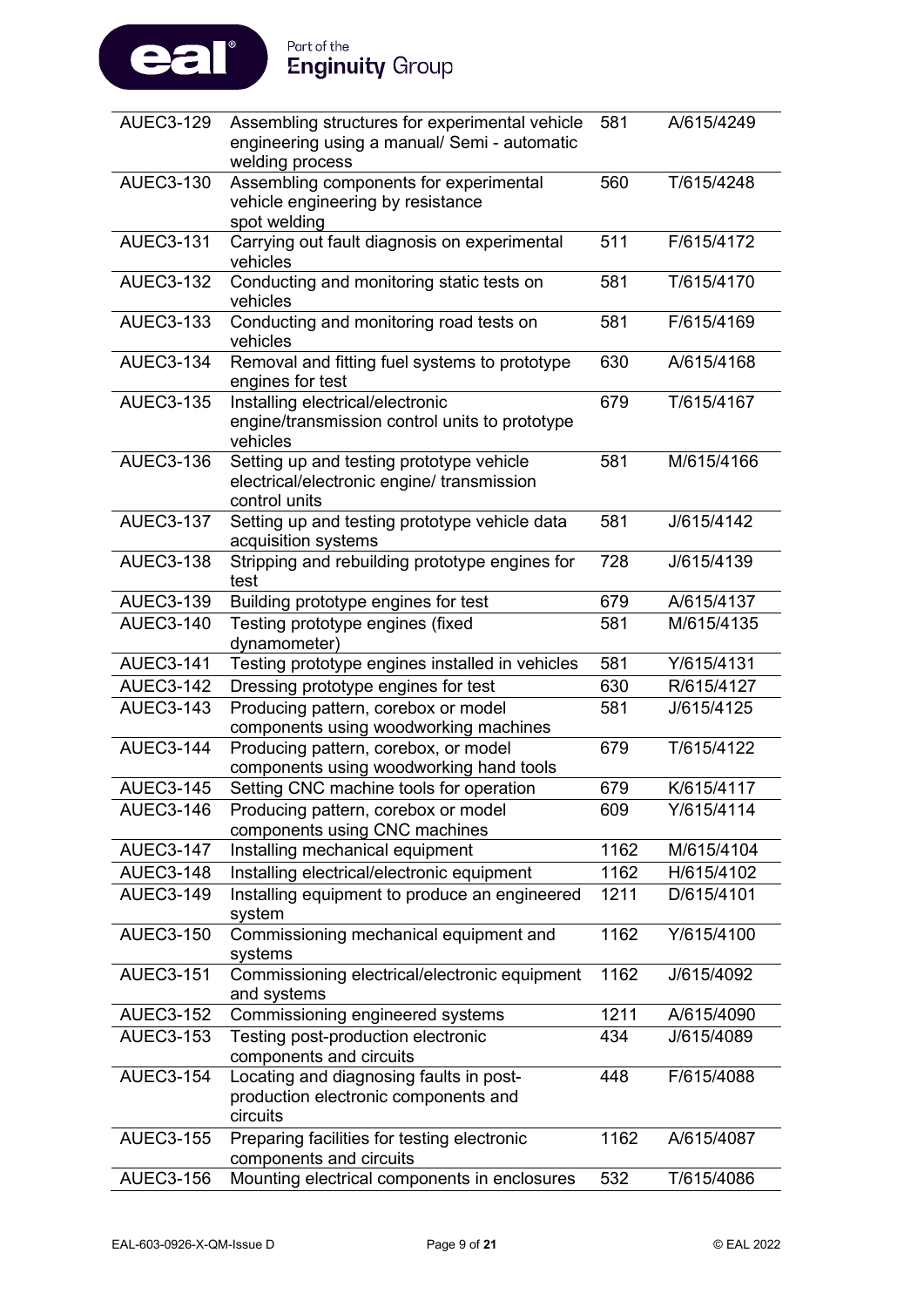

| <b>AUEC3-157</b> | Wiring electrical components and equipment<br>in enclosures                  | 581  | M/615/4085 |
|------------------|------------------------------------------------------------------------------|------|------------|
| <b>AUEC3-158</b> | Selecting and preparing materials and<br>components for electrical assembly  | 1162 | K/615/4084 |
| <b>AUEC3-159</b> | Setting special-purpose machines for<br>production                           | 889  | H/615/4083 |
| <b>AUEC3-160</b> | Assembling mechanical products                                               | 679  | Y/615/4081 |
| <b>AUEC3-161</b> | Fitting electrical/electronic components to<br>mechanical assemblies         | 581  | R/615/4080 |
| <b>AUEC3-162</b> | Checking that completed assemblies comply<br>with specification              | 280  | D/615/4079 |
| <b>AUEC3-352</b> | Handling, preparing, and recycling materials<br>for additive manufacture     | 250  | R/650/0355 |
| AUEC3-353        | Operating an industrial additive manufacturing<br>machine                    | 250  | T/650/0356 |
| <b>AUEC3-354</b> | Carrying out standard post-processing of<br>additive manufactured components | 250  | Y/650/0357 |
|                  |                                                                              |      |            |

#### **Note**

Optional unit selection requirements and barred combinations:

Only one of the CAD units AUEC3-023, 024, 025, 026, 027, 028, 029 may be undertaken as the apprentices' choice of optional units. However they can be undertaken as additional units if required by the employer.

Only one of the computer control programming units AUEC3-045, 046, 047, 048, 049, 050, 051, 052, 053 may be undertaken as the apprentices' choice of optional units. However they can be undertaken as additional units if required by the employer.

The four optional units are a minimum requirement, therefore employers may require their apprentices to achieve more units in order to meet their specific business needs or to meet minimum qualification GL (hrs).

The overall Guided Learning (GL) in hours for the mandatory and optional units must equate to a minimum of 1500 GL (hrs).

If the overall Guided Learning (GL) in hours for the mandatory and optional units does not equate to a minimum of 1500 GL (hrs) then additional optional units will need to be selected to achieve a minimum of 1500 GL (hrs).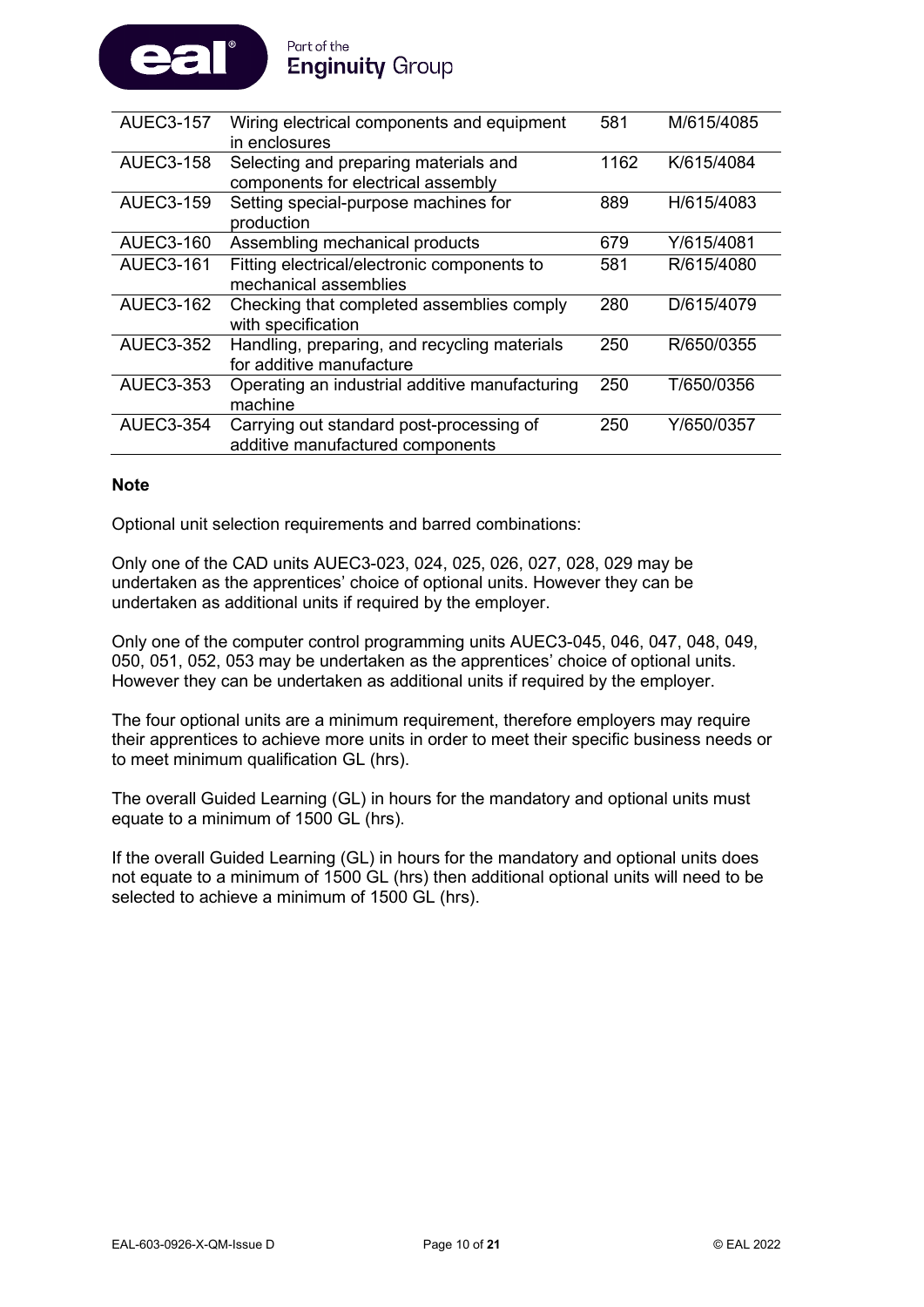

# <span id="page-11-0"></span>4.0 Centre and Qualification Approval

Centres wishing to run this qualification will need to comply with this qualification manual and EAL's centre approval criteria for the qualification. Centres must also put in place the appropriate physical and human resources and administration systems to deliver the qualification effectively.

For **existing** EAL centres to put this qualification on your centre remit: Create and complete a qualification approval application form in Smarter Touch and submit to EAL.

For non EAL centres to gain centre approval to run this qualification, EAL Customer Experience will be happy to help. Please contact them on:

EAL Customer Experience Tel: +44(0)1923 652 400 Email: [Customer.Experience@eal.org.uk](mailto:Customer.Experience@eal.org.uk)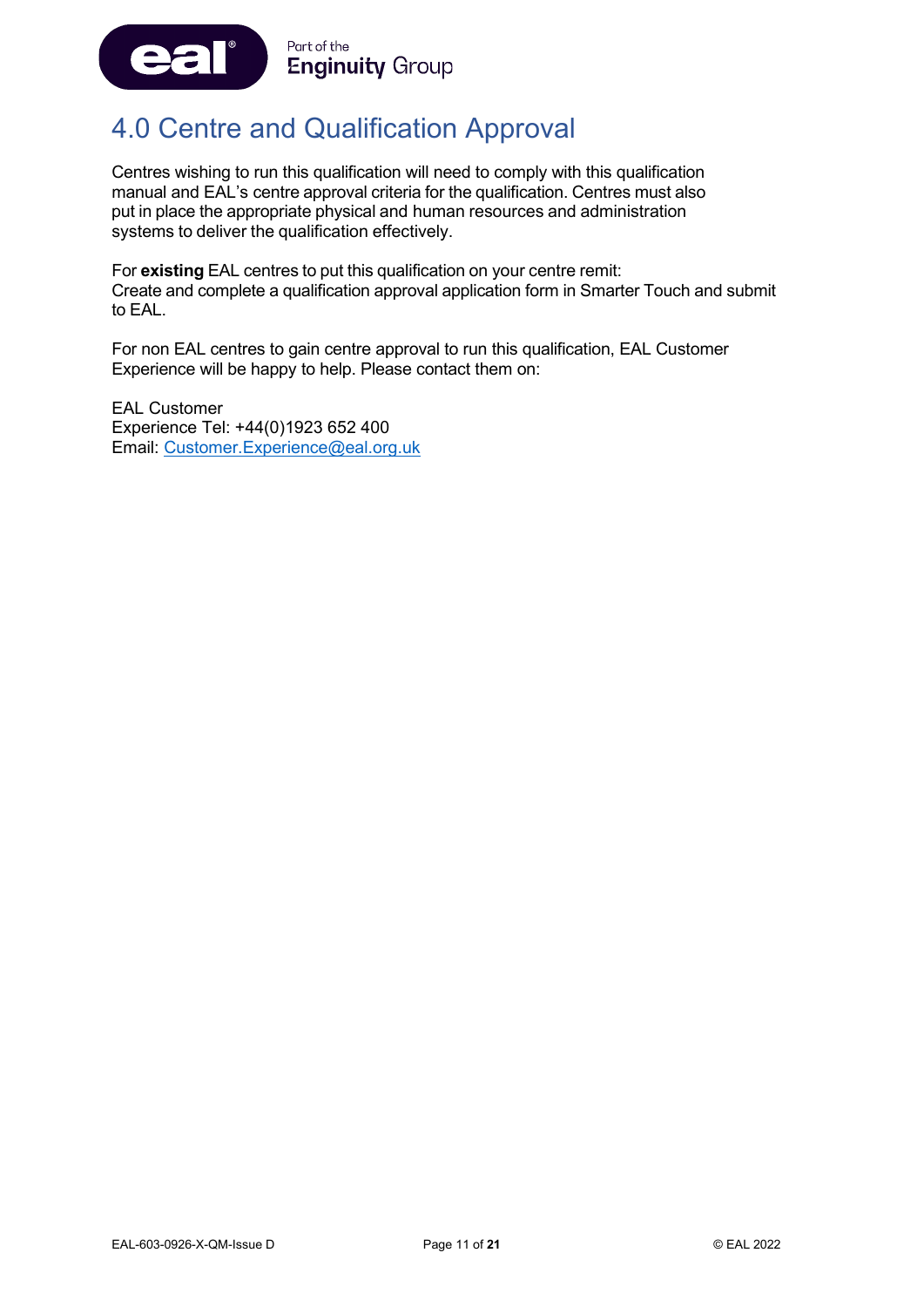

# <span id="page-12-0"></span>5.0 Profiles and Requirements

### 5.1 Staff Responsible for Registering and Certification of Learners

Centres are required to appoint a suitable member of staff who can take responsibility for registering learners onto qualifications, submitting entries for assessments to EAL, and taking receipt of external assessment procedures (if appropriate). They may also be responsible for applying to EAL for learner certificates. The role may be undertaken by the same person who undertakes quality assurance.

### 5.2 Learners

The Level 3 units have been designed to cover those learners who are either:

- Individuals need to acquire Product Design and Development Technician competencies for the engineering sectors.
- Individuals employed in the Product Design and Development Technician engineering sectors but require additional competencies as part of an existing job role or to enable career progression.

There are no formal entry requirements for this qualification. Learners must have been initially assessed to ensure they have both the potential and opportunity to achieve the assessment criteria set out in the qualification units and gain evidence from the workplace.

If the qualification is used to support implementation and delivery of an apprenticeship standard, the formal entry requirements will be listed within the standard assessment plan.

Learners are required to obtain evidence against each assessment criteria when competence has been proven.

**Performance, Skills** and **Knowledge** evidence must be sufficiently covered and recorded in the Evidence Reference boxes contained within the units, to ensure all criteria has been met.

### 5.3 Assessors

Assessment must be carried out by competent Assessors who, as a minimum, must hold the Level 3 Award in Assessing Competence in the Work Environment. Current and operational Assessors that hold units D32 and/or D33 or A1 and/or A2 as appropriate to the assessment being carried out, will not be required to achieve the Level 3 Award as they are still appropriate for the assessment requirements set out in this Unit Assessment Strategy. However, they will be expected to regularly review their skills, knowledge and understanding and where applicable undertake continuing professional development to ensure that they are carrying out workplace assessment to the most up to date Employer Units of Competence (EUC).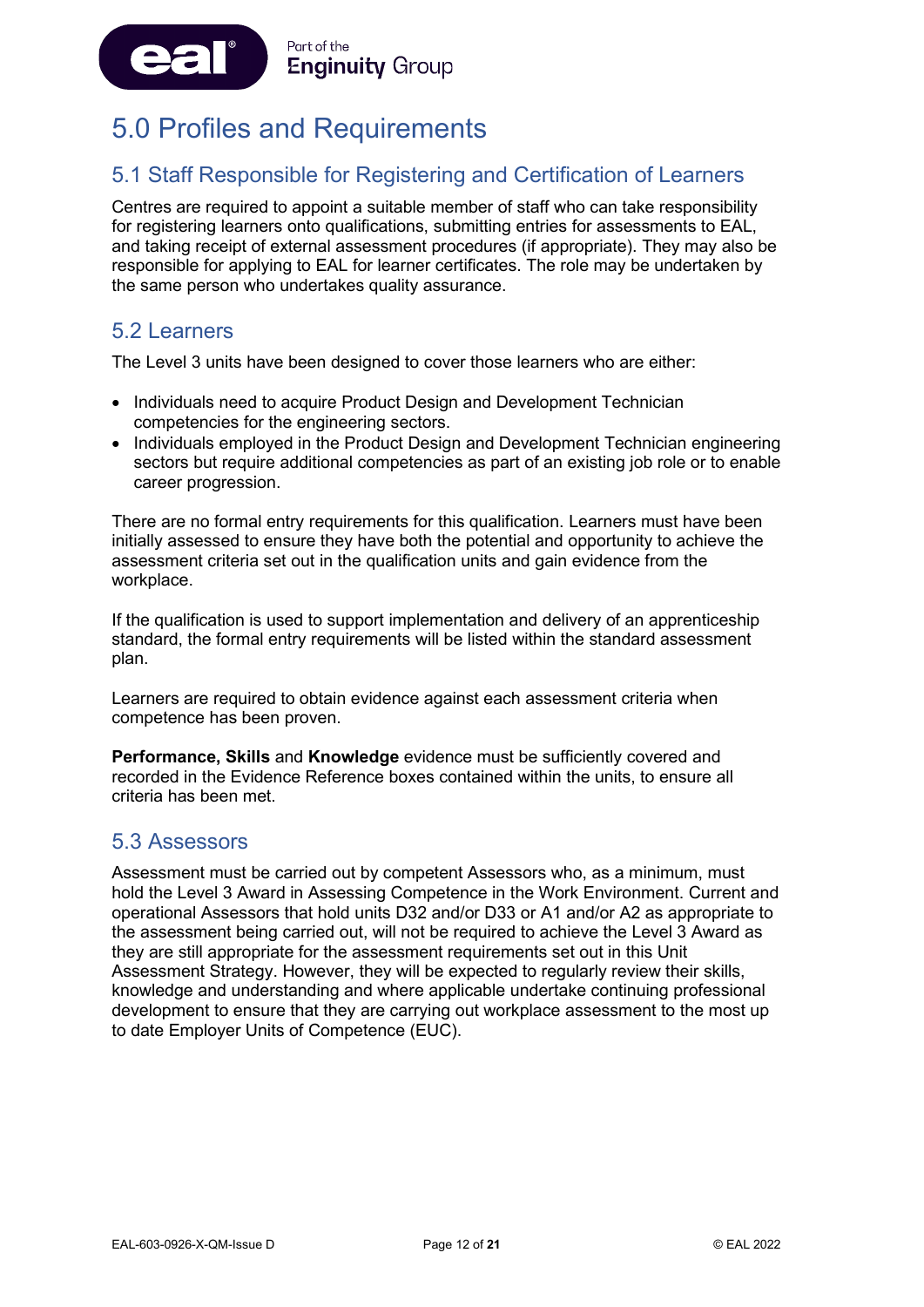

#### **Assessor technical requirements**

Assessors must be able to demonstrate that they have verifiable, relevant and sufficient technical competence to evaluate and judge performance and knowledge evidence requirements as set out in the relevant outcomes in the Employer Units of Competence.

This will be demonstrated either by holding a relevant technical qualification or by proven industrial experience of the technical areas to be assessed. The assessor's competence must, at the very least, be at the same level as that required of the Apprentice in the units being assessed.

#### **Assessors must also be:**

Be fully conversant with the Awarding Organisation's assessment recording documentation used for the Employer Units of Competence, against which the assessments and verification are to be carried out, plus any other relevant documentation and system and procedures to support the QA process.

### 5.4 Internal Quality Assurers

**Internal quality assurance (IQA)** must be carried out by competent IQA's that as a minimum must hold the Level 4 Award in the Internal Quality Assurance of Assessment Processes and Practices. Current and operational IQA that hold internal verification units V1 or D34 will not be required to achieve the Level 4 Award as they are still appropriate for the verification requirements set out in this Unit Assessment Strategy.

Internal quality assurers will be expected to regularly review their skills, knowledge and understanding and where applicable undertake continuing professional development to ensure that they are carrying out workplace Quality Assurance (verification) of Assessment Processes and Practices to the most up to date Employer Units of Competence.

Internal quality assurers will also be expected to be fully conversant with the terminology used in the Employer Units of Competence against which the assessments and verification are to be carried out, the appropriate Regulatory Body's systems and procedures and the relevant Awarding Organisation's documentation, systems and procedures within which the assessment and verification is taking place.

#### **Specific technical requirements for persons undertaking the role of external quality assurance**

Internal and external quality assurers for the Employer Units of Competence must be able to demonstrate that have verifiable, sufficient and relevant industrial experience, and must have a working knowledge of the processes, techniques and procedures that are used in the engineering industry.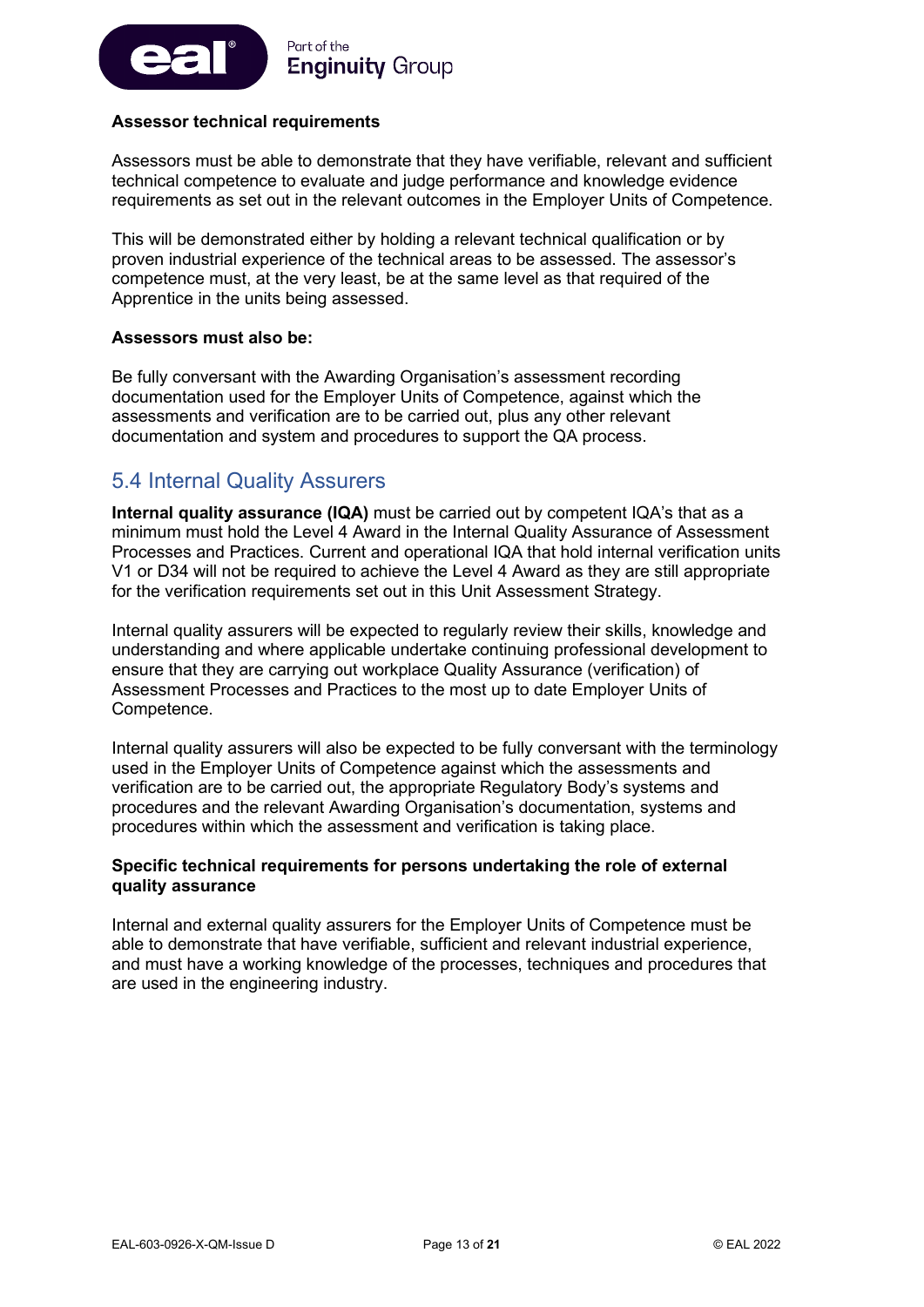

The following tables show the recommended levels of technical competence for assessors, internal and external quality assurers.

| <b>Position</b>                               | <b>Prime activity</b><br>requirements | <b>Support activity</b><br>requirements                | <b>Technical requirements</b><br>(see notes)                                   |
|-----------------------------------------------|---------------------------------------|--------------------------------------------------------|--------------------------------------------------------------------------------|
| Assessor                                      | <b>Assessment skills</b>              | <b>Internal Quality</b><br>Assurance<br><b>Systems</b> | Technical competence in<br>the areas covered by the<br>units being assessed    |
| <b>Internal Quality</b><br>Assurance<br>(IQA) | <b>Quality Assurance</b><br>skills    | Assessment<br>knowledge                                | <b>Technical understanding</b><br>of the areas covered by<br>the qualification |
| <b>External Quality</b><br>Assurance<br>(EQA) | <b>Quality Assurance</b><br>skills    | Assessment<br>understanding                            | Technical awareness of<br>the areas covered by the<br>qualification            |

#### **Notes**

- 1. Technical competence is defined here as a combination of practical skills, knowledge, and the ability to apply both, in familiar and new situations, within a real working environment.
- 2. Technical understanding is defined here as having a good understanding of the technical activities being assessed, together with knowledge of relevant Health & Safety implications and requirements of the assessments.
- 3. Technical awareness is defined here as a general overview of the subject area, sufficient to ensure that assessment and evidence are reliable, and that relevant Health and Safety requirements have been complied with.
- 4. The competence required by the assessor, internal verifier, and external verifier, in the occupational area being assessed, is likely to exist at three levels as indicated by the shaded zones in the following table.

| <b>Technical</b>        | An ability to                     | An ability to                        | An ability to                  |
|-------------------------|-----------------------------------|--------------------------------------|--------------------------------|
| competence              | discuss the<br>general principles | describe the<br>practical aspects of | demonstrate the                |
| Job role:               | of the                            | the competences                      | practical<br>competences being |
|                         | competences<br>being assessed     | being assessed                       | assessed                       |
| Assessor                |                                   |                                      |                                |
| Internal quality        |                                   |                                      |                                |
| assurance               |                                   |                                      |                                |
| <b>External quality</b> |                                   |                                      |                                |
| assurance               |                                   |                                      |                                |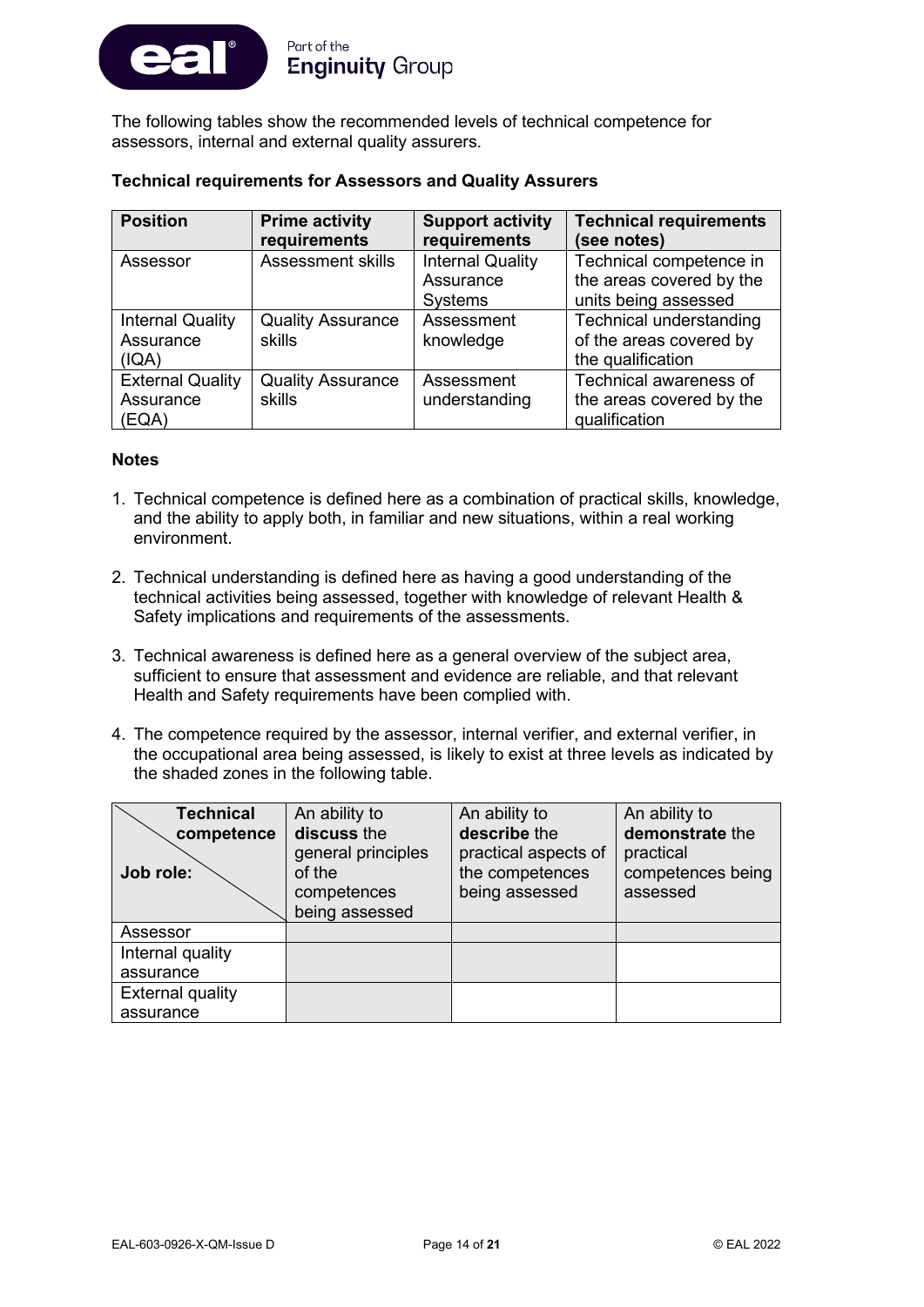

# <span id="page-15-0"></span>6.0 Assessment

### 6.1 Assessment Environment

Assessment of all learners in the Product Design and Development Technician engineering related occupations, against the Employer Units of Competence (EUC) developed by the employers in the engineering sector, will be undertaken in accordance with the following criteria: -

- Evidence of occupational competence should be generated and collected through real work activities in a real working environment.
- Real work activities are those undertaken to provide a secure product or service under typical business conditions.
- A real working environment is one that reflects typical employment conditions relevant to the work activities being assessed.
- The evidence collected under these conditions should also be as naturally occurring as possible.

Taking account of the above, it is not acceptable to undertake assessments in a classroom, or similar environment that has been set up specifically for training. Where opportunities for evidence collection are not available at the workplace, simulation is permitted, in accordance with the criteria listed in section 6.3 below.

### 6.2 Access to Assessment

16 is the minimum age limit required by learners to undertake the units unless this is a legal requirement of the process or the environment. Assessment is open to any learner who has the potential to achieve the criteria set out in the units.

When used as part of an apprenticeship standard apprentices must have achieved the requirements of the foundation phase of the apprenticeship in line with the apprenticeship standard they are working towards.

Aids or appliances, which are designed to alleviate disability, may be used during assessment, providing they do not compromise the standard required.

### 6.3 Carrying Out Assessment

The EAL Level 3 Diploma in Advanced Manufacturing Engineering – Product Design and Development Technician (Development Competence) units have been specifically developed to cover a wide range of activities.

The evidence produced for the units will, therefore, depend on the learner's choice of "bulleted items" listed in the unit performance criteria. Where the performance criteria gives a choice of bulleted items (for example **'any three from five'**), assessors should note that learners do not need to provide evidence of the other items to complete the unit (in this example above, two items) particularly where these additional items may relate to other activities or methods that are not part of the learners' normal workplace activity or area of expertise.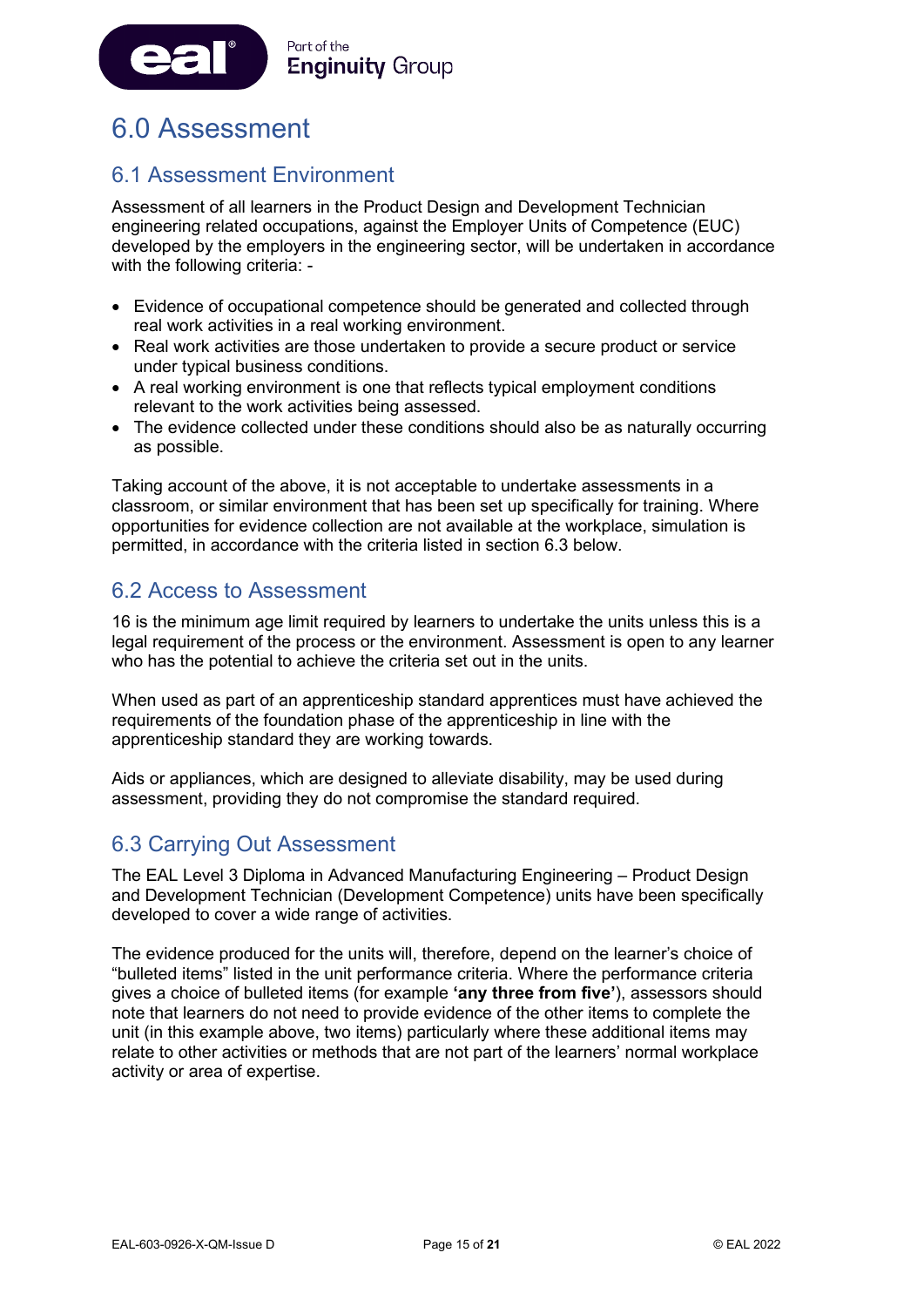

#### **Performance evidence must be:**

- Products of the learners' work, such as items that have been produced or worked on, plans, charts, reports, standard operating procedures, documents produced as part of a work activity, records, or photographs of the completed activity.
- **Together with:**
- Evidence of the way the learners carried out the activities, such as witness testimonies, assessor observations or authenticated learner reports of the activity undertaken.

Competence performance is more than just carrying out a series of individual set tasks. Many of the units contain statements that require the learner to provide evidence that proves they are capable of combining various features and techniques. Where this is the case, separate fragments of evidence would not provide this combination of features and techniques and, therefore, will not be acceptable as demonstrating competent performance.

#### **Simulation**

Direct evidence produced through normal performance in the workplace is the primary source for meeting the evidence requirements of this qualification.

If the learner cannot meet all assessment criteria under naturally occurring activities in their workplace and need to simulate a specific task, please refer to the guidance notes "Centre Guidance for Developing Assessments for Simulation/Replication" in smarter touch.

#### **Assessing knowledge and understanding**

Knowledge and understanding are key components of competent performance, but it is unlikely that performance evidence alone will provide enough evidence in this area. Where the learner's knowledge and understanding (and the handling of contingency situations) is not apparent from performance evidence, it must be assessed by other means and be supported by suitable evidence.

EAL expects oral questioning and practical demonstrations to be used, as these are considered the most appropriate for these units. Assessors should ask enough questions to make sure that the learner has an appropriate level of knowledge and understanding, as required by the unit. EAL may choose other methods, which must be supported by a suitable rationale.

The achievement of the specific knowledge and understanding requirements of the units cannot simply be inferred by the results of tests or assignments from other units, qualifications, or training programmes. Where evidence is submitted from these sources, the assessor must, as with any assessment, make sure the evidence is valid, reliable, authentic, directly attributable to the learner, and meets the full knowledge and understanding requirements of the unit.

Where oral questioning is used the assessor must retain a record of the questions asked, together with the learner's answers.

Please note: Knowledge and understanding can be demonstrated in a number of different ways.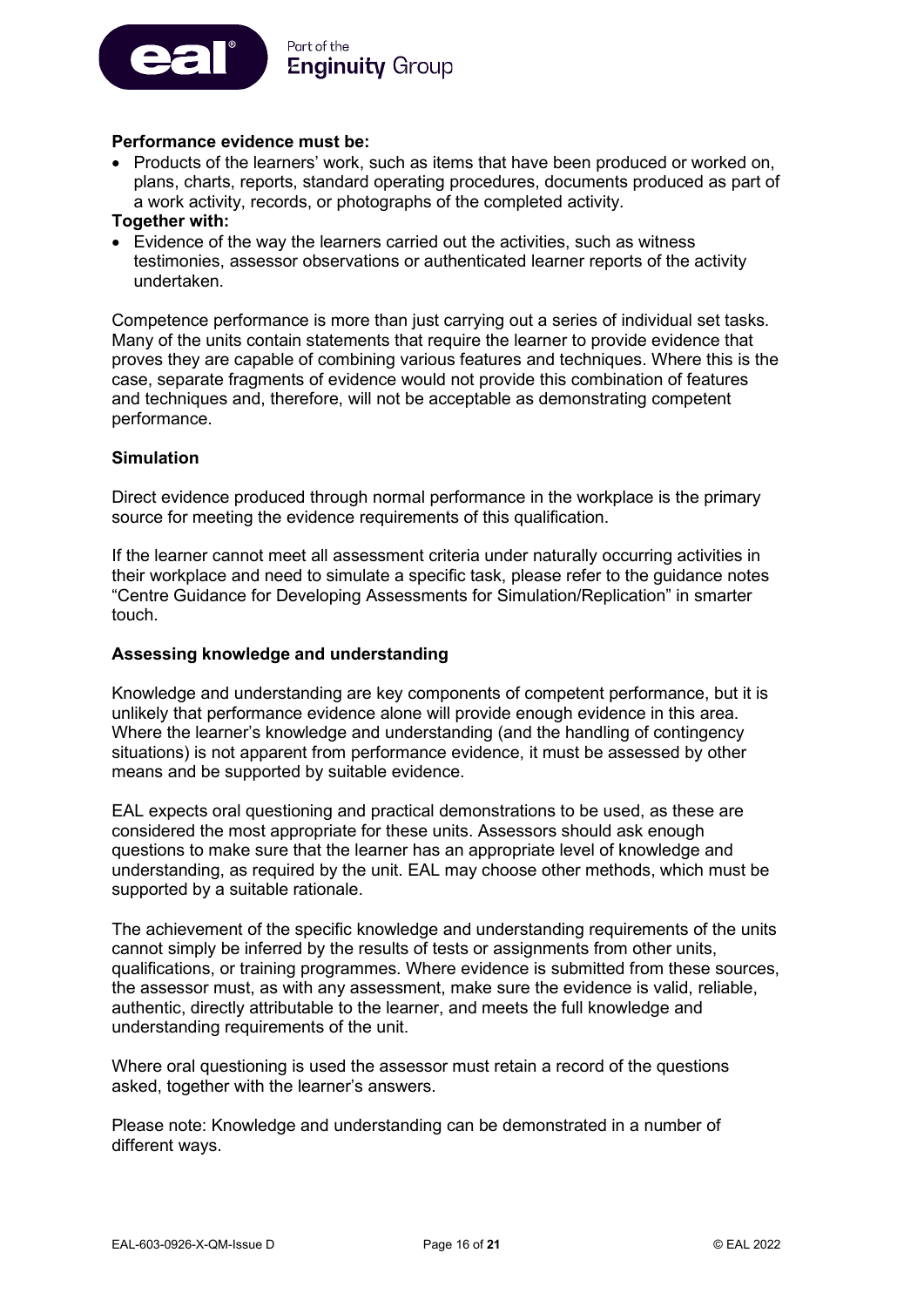

#### **Witness testimony**

Where 'observation' is used to obtain performance evidence, this must be carried out against the unit assessment criteria. Best practice would require that such observation is carried out by a qualified Assessor. If this is not practicable, then alternative sources of evidence may be used.

For example, the observation may be carried out against the assessment criteria by someone else that is in close contact with the learner. This could be a team leader, supervisor, mentor or line manager who may be regarded as a suitable witness to the learner's competency. However, the witness must be technically competent in the process or skills that they are providing testimony for, to at least the same level of expertise as that required of the apprentice. It will be the responsibility of the assessor to make sure that any witness testimonies accepted as evidence of the learner's competency are reliable, auditable and technically valid.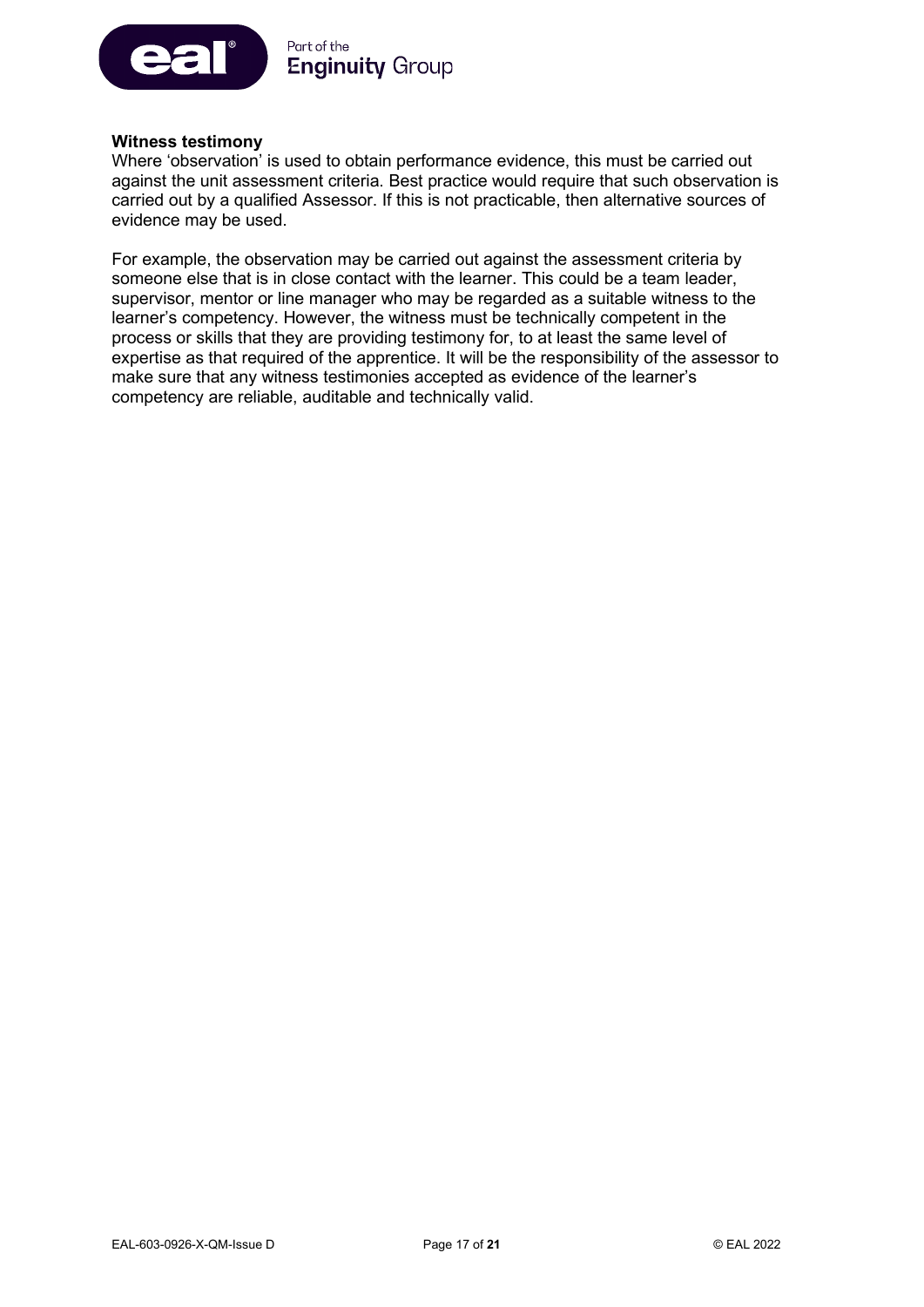

# <span id="page-18-0"></span>7.0 Quality Control of Assessments

#### **General**

There are two major points where EAL interacts with the Centre in relation to the external quality control of assessment for a qualification and these are:

- Approval when a Centre take on new qualifications, EAL, normally through an external verifier ensures that the Centre is suitably equipped and prepared to deliver the new qualification.
- Monitoring throughout the ongoing delivery of the qualification EAL, through external verification monitoring and other mechanisms must maintain and the quality and consistency of assessment of the qualification.

#### **Approval**

In granting approval, EAL, normally through its external verifiers must ensure that the prospective Centre:

- Meets any procedural requirements specified by EAL
- Has sufficient and appropriate physical and staff resources
- Meets relevant health and safety and/or equality and access requirements
- Has a robust plan for the delivery, assessment and quality assurance for the qualification/units.

EAL may decide to visit a Centre to view evidence or may undertake this via other means and there must be a clear rationale for the method(s) deployed.

#### **Monitoring**

EAL, through external monitoring and other mechanisms will ensure:

- That a strategy is developed and deployed for the ongoing EAL monitoring of the Centre. This strategy must be based on an active risk assessment of the Centre. In particular, the strategy must identify the apprentice, assessor, and internal verifier sampling strategy to be deployed and the rationale behind this:
- That the Centre's internal quality assurance processes are effective in assessment,
- That sanctions are applied to a Centre where necessary and that corrective actions are taken by the Centre and monitored by the EAL external quality assurer (EQA),
- That reviews of EAL's external auditing arrangements are undertaken.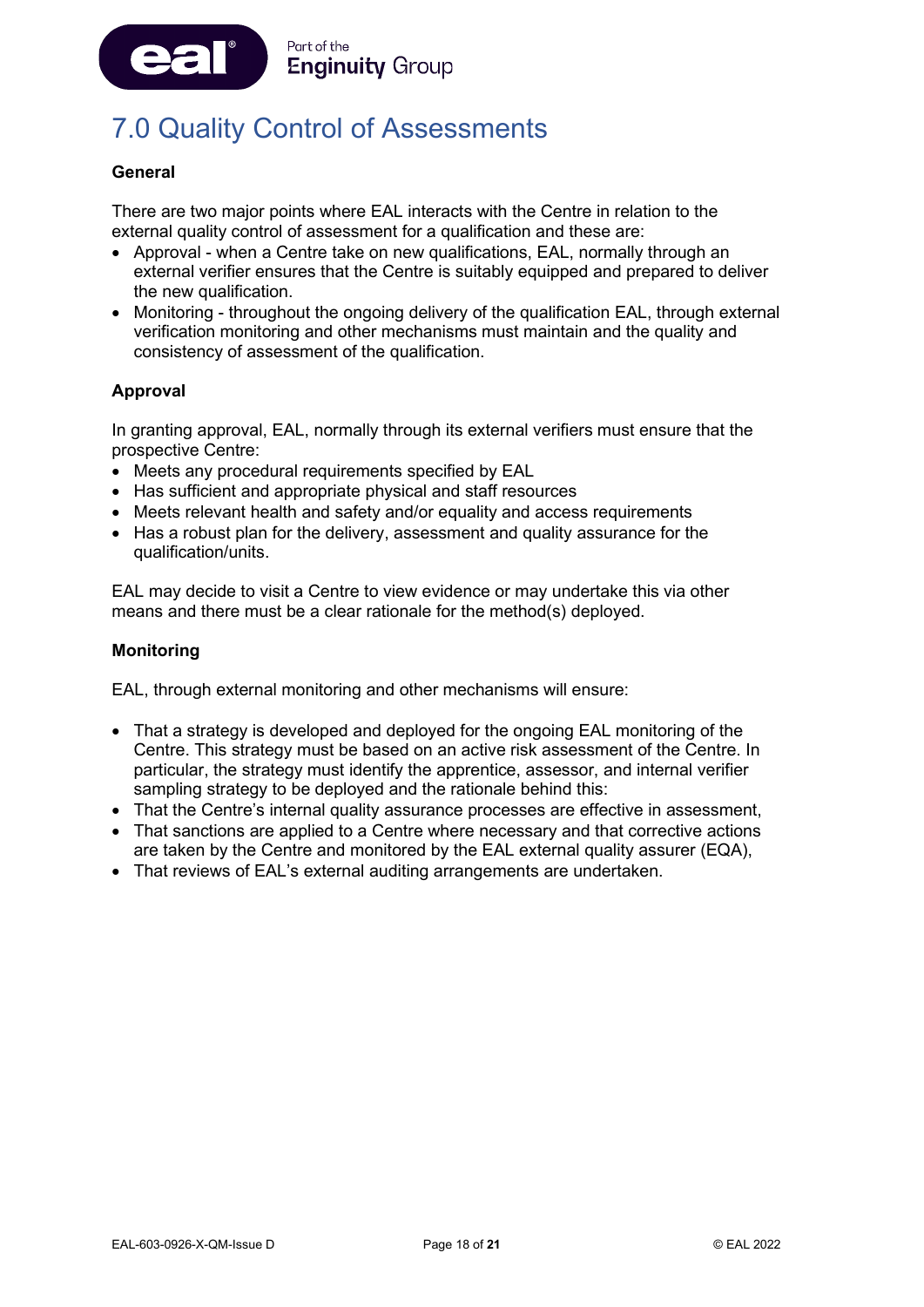

# <span id="page-19-0"></span>Appendix 1: Unit Summaries

All AUCE3 unit summaries are available in the Qualification Specification AUEC3 unit summaries document. For more information, please visit the **EAL Qualification Website**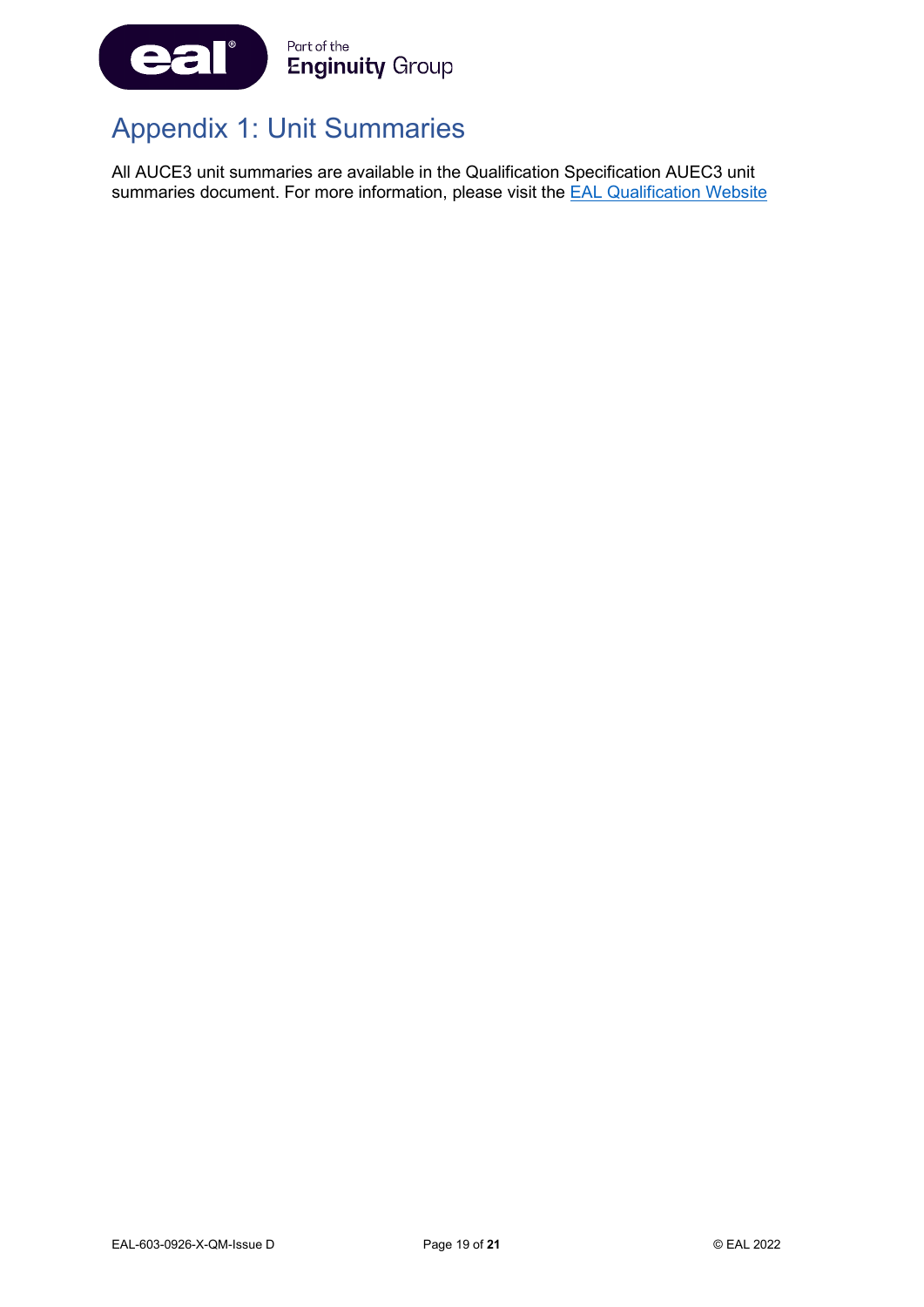

# <span id="page-20-0"></span>Appendix 2: Learner Registration and Certification

Learners must be registered with EAL on a code which relates to the qualification, this must be completed prior to assessment. Both learner registration and certification can be completed online at the [EAL website.](https://eal.org.uk/) For paper-based registration and certification use the appropriate forms. These are located on the EAL Website, for guidance on registration and certification please refer to the Registration and Certification User Guide.

To register the learner on the chosen qualification/pathway code:

| <b>Qualification Title:</b>                   | Code:      |
|-----------------------------------------------|------------|
| Level 3 Diploma in Advanced Manufacturing and | 603/0926/X |
| Engineering – Toolmaker and Tool & Die        |            |
| Maintenance Technician                        |            |
| (Development Competence)                      |            |
|                                               |            |